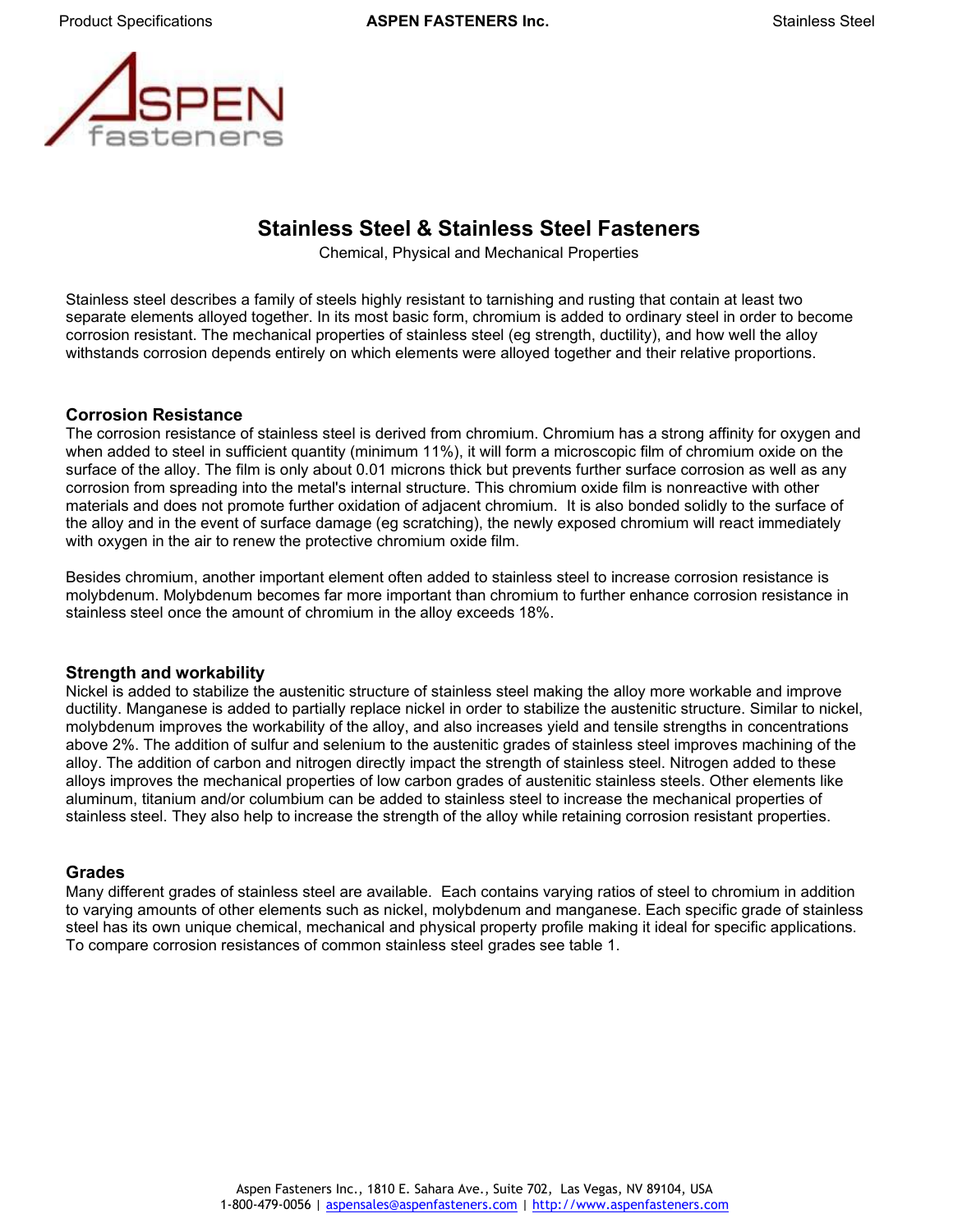

|        | UNS No   | Mild Atmospheric | Atmospheric        |        |                    | Chemical  |          |  |  |
|--------|----------|------------------|--------------------|--------|--------------------|-----------|----------|--|--|
| Grade  |          | and fresh water  | Industrial         | Marine | Mild               | Oxidizing | Reducing |  |  |
| 201    | (S20100) | x                | X                  | x      | X                  | x         |          |  |  |
| 202    | (S20200) | X                | x                  | X      | x                  | x         |          |  |  |
| 205    | (S20500) | х                | x                  | X      | X                  | x         |          |  |  |
| 301    | (S30100) | х                | x                  | X      | x                  | x         |          |  |  |
| 302    | (S30200) | х                | x                  | X      | x                  | x         |          |  |  |
| 302B   | (S30215) | х                | x                  | X      | X                  | x         |          |  |  |
| 303    | (S30300) | x                | x                  | X      |                    |           |          |  |  |
| 303 Se | (S30323) | x                | x                  | x      | x                  |           |          |  |  |
| 304    | (S30400) | х                | х                  | X      | x                  | x         |          |  |  |
| 304L   | (S30403) | х                | х                  | X      | x                  | x         |          |  |  |
| 304N   | (S30451) | X                | x                  | X      | X                  | x         |          |  |  |
| 305    | (S30500) | X                | x                  | X      | x                  | x         |          |  |  |
| 308    | (S30800) | х                | x                  | x      | x                  | x         |          |  |  |
| 309    | (S30900) | х                | x                  | x      | x                  | x         |          |  |  |
| 309S   | (S30908) | х                | x                  | X      | x                  | x         |          |  |  |
| 310    | (S31000) | х                | x                  | X      | X                  | x         |          |  |  |
| 310S   | (S31008) | х                | x                  | X      | x                  | x         |          |  |  |
| 314    | (S31400) | x                | x                  | X      | x                  | x         |          |  |  |
| 316    | (S31600) | х                | x                  | X      | x                  | x         | x        |  |  |
| 316F   | (S31620) | x                | x                  | X      | x                  | x         | X        |  |  |
| 316L   | (S31603) | X                | x                  | X      | x                  | X         | x        |  |  |
| 316N   | (S31651) | X                | x                  | X      | x                  | x         | x        |  |  |
| 317    | (S31700) | х                | х                  | X      | x                  | x         | X        |  |  |
| 317L   | (S31703) | х                | х                  | X      | x                  | x         |          |  |  |
| 321    | (S32100) | х                | x                  | X      | x                  | x         |          |  |  |
| 329    | (S32900) | х                | x                  | X      | X                  | x         | Χ        |  |  |
| 330    | (NO8330) | х                | x                  | X      | x                  | x         | x        |  |  |
| 347    | (S34700) | X                | x                  | Χ      | x                  | x         |          |  |  |
| 348    | (S34800) | X                | x                  | X      | X                  | X         |          |  |  |
| 384    | (S38400) | Χ                | $\pmb{\mathsf{X}}$ | X      | $\pmb{\mathsf{X}}$ | X         |          |  |  |
| 403    | (S40300) | X                | X                  |        |                    |           |          |  |  |
| 405    | (S40500) | X                | X                  |        |                    |           |          |  |  |
| 409    | (S40900) | Χ                | Χ                  |        |                    |           |          |  |  |
| 410    | (S41000) | X                | X                  |        |                    |           |          |  |  |
| 414    | (S41400) | X                | X                  |        |                    |           |          |  |  |

#### Table 1 Corrosion Resistance Comparison Among Common Stainless Steels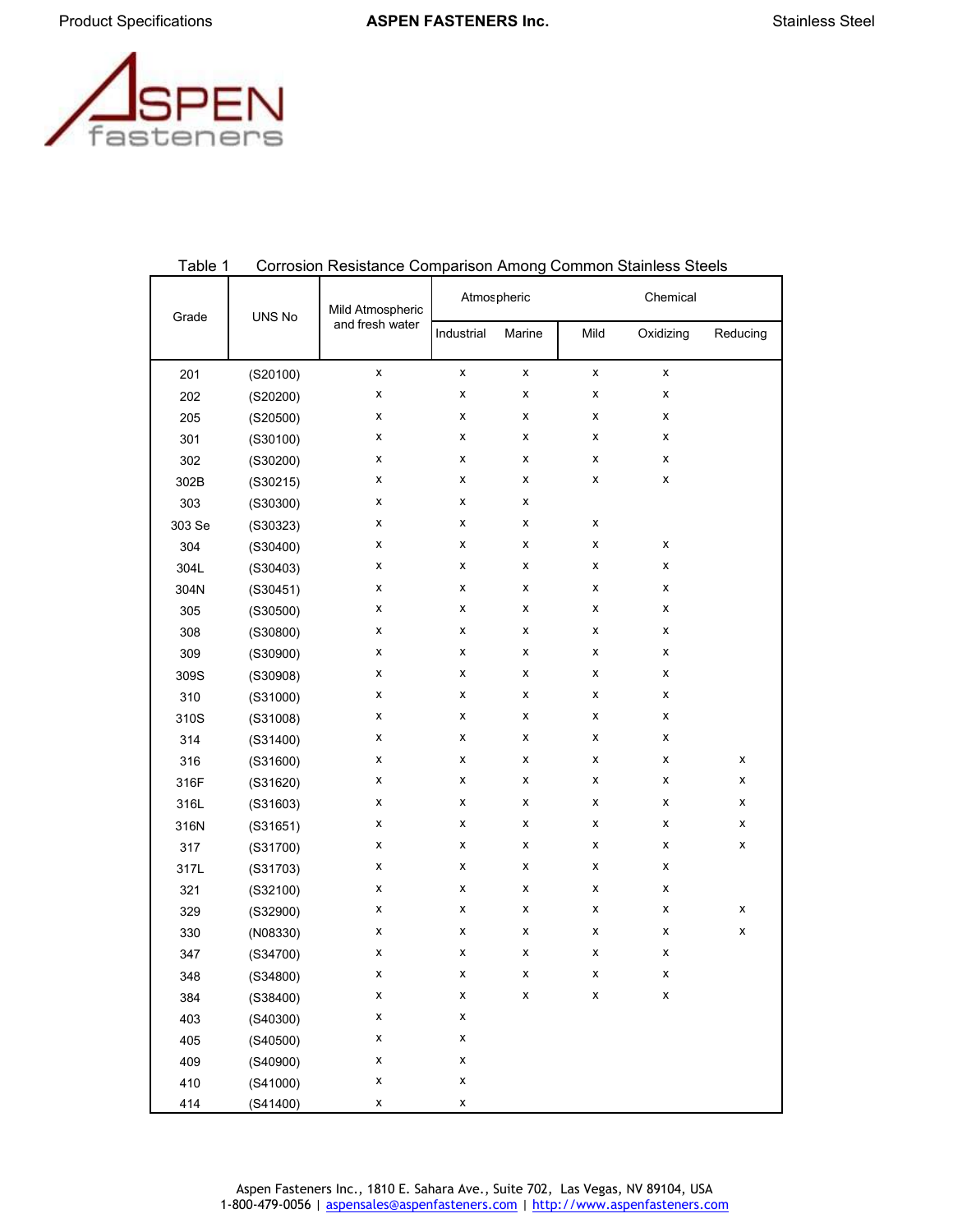



Table 1 cont.

| Grade   | UNS No   | Mild Atmospheric |            | Atmospheric | Chemical           |           |          |
|---------|----------|------------------|------------|-------------|--------------------|-----------|----------|
|         |          | and fresh water  | Industrial | Marine      | Mild               | Oxidizing | Reducing |
| 416     | (S41600) | x                |            |             |                    |           |          |
| 416 Se  | (S41623) | X                |            |             |                    |           |          |
| 420     | (S42000) | x                |            |             |                    |           |          |
| 420F    | (S42020) | x                |            |             |                    |           |          |
| 422     | (S42200) | x                |            |             |                    |           |          |
| 429     | (S42900) | x                | x          | x           | X                  |           |          |
| 430     | (S43000) | x                | x          | x           | $\pmb{\mathsf{x}}$ |           |          |
| 430F    | (S43020) | x                | x          | x           |                    |           |          |
| 430F Se | (S43023) | x                | x          | x           |                    |           |          |
| 431     | (S43100) | x                | X          | x           | X                  |           |          |
| 434     | (S43400) | x                | x          | x           | x                  | x         |          |
| 436     | (S43600) | x                | x          | x           | $\pmb{\times}$     | x         |          |
| 440A    | (S44002) | x                | x          |             |                    |           |          |
| 440B    | (S44003) | x                |            |             |                    |           |          |
| 440C    | (S44004) | x                |            |             |                    |           |          |
| 442     | (S44200) | x                | X          | X           | X                  |           |          |
| 446     | (S44600) | x                | x          | x           | x                  | x         |          |
|         | (S13800) | x                | x          | x           | x                  |           |          |
|         | (S15500) | x                | x          | x           | x                  | x         |          |
|         | (S17400) | x                | x          | x           | x                  | x         |          |
|         | (S17700) | x                | x          | x           | x                  | x         |          |

"X" stainless steel type displaying resistance to specific corrosive environment categories. For use as a guideline only.

The many grades of stainless steel can be further sub-classified into one of five distinct metallurgical "families" or classifications:

- 1) Austenitic
- 2) Ferritic
- 3) Martensitic
- 4) Precipitation hardening
- 5) Duplex

Each familiy defines the metallurgical composition of the alloys within each classification, and in turn, reflects differences in property profiles (corrosion resistance, durability, workability) and potential uses.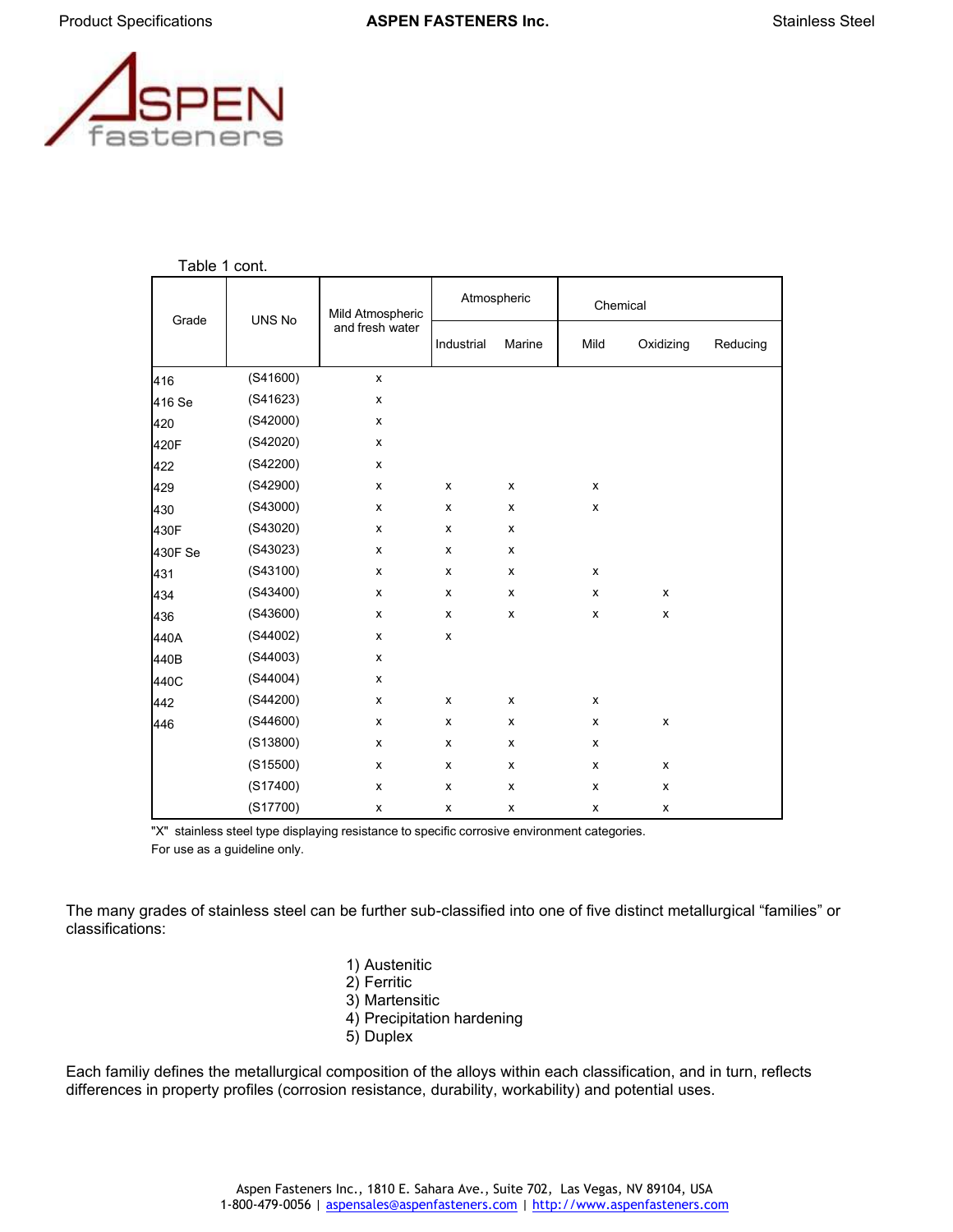

# **Austenitic Grade Stainless Steels**

Austenitic stainless steels are chromium-nickel-manganese or chromium-nickel containing alloys identified by the 200 and 300 series, respectively. The 300 series stainless steels are the most widely used of all stainless steels. The austenitic stainless steels, because of their high chromium and nickel content, are highly corrosion resistant, nonmagnetic, workable and are hardened by cold working. For chemical and physical properties of austenitic stainless steels see table 2.

# **Basic properties**

- excellent corrosion resistance
- excellent for welding
- excellent formability, fabricability and ductility
- excellent cleaning and hygiene characteristics
- good high and excellent low temperature properties
- non magnetic
- hardened by cold work only

## **Straight Grades**

The straight grades of austenitic stainless steel contain a maximum of .08% carbon, with no minimum carbon requirement as long as the material meets the physical requirements of the specific grade.

## **"L" Grades**

The "L" grades are typically used in welding for optimal corrosion resistance. The "L" after a stainless steel grade indicates low carbon (eg 304L). The carbon is kept to .03% or under to minimize carbide precipitation. Carbon in steel precipitates out when heated to temperatures between 800°F to 1600°F and then combines with the chromium. This interferes with chromium's ability to protect the steel and results in corrosion adjacent to the grain boundaries. By reducing the amount of carbon precipitation, corrosion is reduced.

## **"H" Grades**

The "H" grades contain a minimum of .04% carbon and a maximum of .10% carbon and have the letter "H" following the alloy number. The "H" grades are most typically used when the alloy is to be exposed to extreme temperatures as the higher carbon content in the alloy improves the strength of the metal under those conditions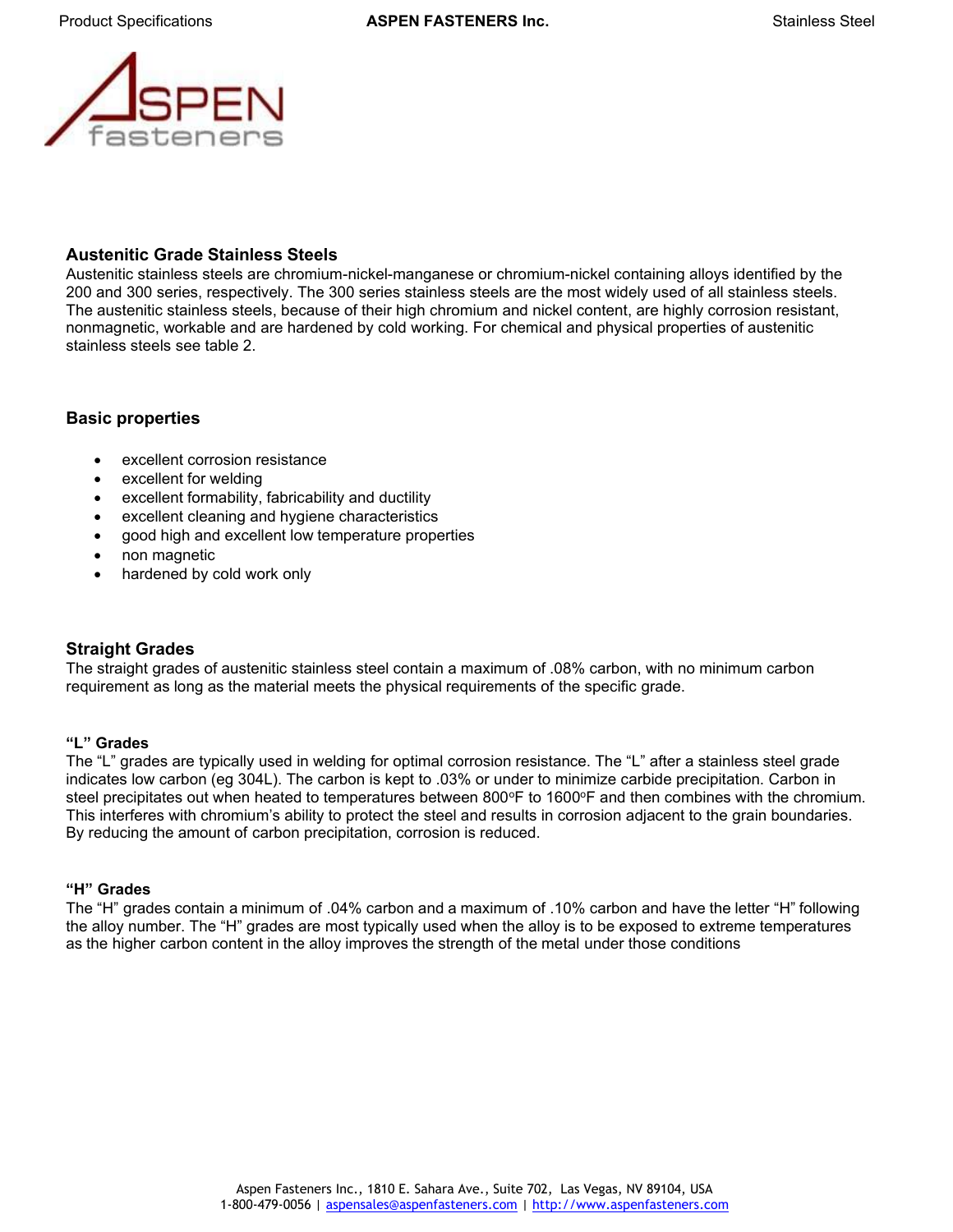

Table 2

|              |          |             |       |               |           | Chemical Analysis % (Max. unless noted otherwise) |                                              |                |                                                  | (Annealed Sheet unless noted otherwise) |     |                   |                 |                                                        |                                  |                      |
|--------------|----------|-------------|-------|---------------|-----------|---------------------------------------------------|----------------------------------------------|----------------|--------------------------------------------------|-----------------------------------------|-----|-------------------|-----------------|--------------------------------------------------------|----------------------------------|----------------------|
|              |          |             |       |               |           |                                                   |                                              |                |                                                  | Tensile<br>Strength                     |     | Yield<br>Strength |                 | Elon-<br>gation<br>$in 2^-$<br>(0.2% offset) (50.80mm) | Hard-<br>ness<br>(Rock-<br>well) | Prod-<br>uct<br>Form |
| Type         | c        | Mn          | P     | s             | Si        | Cr                                                | Ni                                           | Mo             | Other                                            | ksi                                     | MPa | ksi               | MP <sub>a</sub> | 製                                                      |                                  |                      |
| 201          | 0.15     | 5.50.7.50   | 0.060 | 0.030         | 1.00      | 16.00.18.00                                       | 3 50 5 50                                    |                | 0.25N                                            | 95                                      | 655 | 45                | 310             | 40                                                     | <b>B90</b>                       |                      |
| 202          | 0.15     | 7.50/10.00  | 0.060 | 0.030         | 1.00      | 17.00.19.00                                       | 4.00.6.00                                    |                | 0.25N                                            | 90                                      | 612 | 45                | 310             | 40                                                     | 890                              |                      |
| 205          | 0.120.25 | 14.00 15.50 | 0.030 | 0.030         | 0,50      | 16.50.18.00                                       | 1.00 1.75                                    |                | 0.32/0.40N                                       | 120.5                                   | 831 | 69                | 476             | 58                                                     | <b>B98</b>                       | (Plate)              |
| 301          | 0.15     | 2.00        | 0.045 | 0.030         | 1.00      | 16.00 18.00                                       | 6.00.8.00                                    |                |                                                  | 110                                     | 758 | 40                | 276             | 60                                                     | <b>B85</b>                       |                      |
| 302          | 0.15     | 2.00        | 0.045 | 0.030         | 1.00      | 17:00 19:00                                       | 8.00/10.00                                   |                |                                                  | 90                                      | 612 | 40                | 276             | 50                                                     | 885                              |                      |
| 302B         | 0.15     | 2.00        | 0.045 | 0.030         | 2 00 3 00 | 17.00.19.00                                       | 8.00 10.00                                   |                |                                                  | 95                                      | 655 | 40                | 276             | 55                                                     | 885                              |                      |
| 303          | 0.15     | 2.00        | 0.20  | $0.15$ erring | 1.00      | 17:00 19:00                                       | 8 00 10 00                                   | $0.60^{\circ}$ |                                                  | 90                                      | 621 | 35                | 241             | 50                                                     |                                  | (Bar)                |
| 303Se        | 0.15     | 2.00        | 0.20  | 0.060         | 1.00      | 17.00 19.00                                       | 8 00 10 00                                   |                | 0.15Se. (matt)                                   | 90                                      | 621 | 35                | 241             | 50                                                     |                                  | (Bar)                |
| 304          | 0.06     | 2.00        | 0.045 | 0.030         | 1.00      | 18.00 20.00                                       | 8.00 10:50                                   |                |                                                  | 84                                      | 579 | 42                | 290             | 55                                                     | <b>B80</b>                       |                      |
| 304L         | 0.030    | 2.00        | 0.045 | 0.030         | 1.00      | 18.00 20.00                                       | 8.00 12.00                                   |                |                                                  | 81                                      | 558 | 39                | 269             | 55                                                     | <b>B79</b>                       |                      |
| S30430       | 0.08     | 2.00        | 0.045 | 0.030         | 1.00      | 17.00 19.00                                       | 8.00 10.00                                   |                | 3.00/4.00Cu                                      | 73                                      | 503 | 31                | 214             | 70                                                     | <b>B70</b>                       | (Wire)               |
| 304N         | 0.08     | 2.00        | 0.045 | 0.030         | 1.00      | 18.00 20.00                                       | 8.00 10.50                                   |                | 0.10/0.16N                                       | 90                                      | 621 | 48                | 331             | 50                                                     | B85                              |                      |
| 305          | 0.12     | 2.00        | 0.045 | 0.030         | 1:00      | 17.00.19.00                                       | 10.50 13.00                                  |                |                                                  | 85                                      | 586 | 38                | 262             | 50                                                     | <b>BB0</b>                       |                      |
| 308          | 0.08     | 2.00        | 0.045 | 0.030         | 1.00      |                                                   | 19.00.21.00 10.00.12.00                      |                |                                                  | 115                                     | 793 | 80                | 552             | 40                                                     |                                  | (Wire)               |
| 309          | 0.20     | 2.00        | 0.045 | 0.030         | 1.00      |                                                   | 22.00.24.00 12.00.15.00                      |                |                                                  | 90                                      | 621 | 45                | 310             | 45                                                     | <b>B85</b>                       |                      |
| 309S         | 0.08     | 200         | 0.045 | 0.030         | 1.00      |                                                   | 22.00.24.00 12.00.15.00                      |                |                                                  | 90                                      | 621 | 45                | 310             | 45                                                     | <b>B85</b>                       |                      |
| 310          | 0.25     | 2.00        | 0.045 | 0.030         | 1.50      |                                                   | 24.00.26.00 19.00.22.00                      |                |                                                  | 95                                      | 655 | 45                | 310             | 45                                                     | <b>BB5</b>                       |                      |
| 3105         | 0.08     | 2.00        | 0.045 | 0.030         | 1.50      |                                                   | 24.00.26.00 19:00:22.00                      |                |                                                  | 95                                      | 655 | 45                | 310             | 45                                                     | <b>B85</b>                       |                      |
| 314          | 0.25     | 2.00        | 0.045 | 0.030         | 1.50/3.00 |                                                   | 23.00/26.00 19.00/22.00                      |                |                                                  | 100                                     | 589 | 50                | 345             | 40                                                     | <b>B85</b>                       |                      |
| 316          | 0.08     | 2.00        | 0.045 | 0.030         | 1.00      |                                                   | 16:00:18:00 10:00:14:00 2:00:3:00            |                |                                                  | 84                                      | 579 | 42                | 290             | 50                                                     | <b>B79</b>                       |                      |
| 316F         | 0.08     | 2.00        | 0.20  | 0.10mm        | 1.00      | 16.00 18.00                                       | 10.00 14.00 1.75 2.50                        |                |                                                  | 85                                      | 586 | 38                | 262             | 60                                                     | <b>B85</b>                       |                      |
| 316L         | 0.030    | 2.00        | 0.045 | 0.030         | 1.00      | 16.00/18.00                                       | 10.00/14.00 2.00/3.00                        |                |                                                  | 81                                      | 558 | 42                | 290             | 50                                                     | <b>B79</b>                       |                      |
| 316N         | 0.08     | 2.00        | 0.045 | 0.030         | 1.00      | 16.00/18.00                                       | 10.00/14.00 2.00/3.00 0.10/0.16N             |                |                                                  | 90                                      | 621 | 48                | 331             | 48                                                     | 885                              |                      |
| 317          | 0.08     | 2.00        | 0.045 | 0.030         | 1.00      |                                                   | 18.00 20.00 11.00 15.00 3.00 4.00            |                |                                                  | 90                                      | 621 | 40                | 276             | 45                                                     | <b>B85</b>                       |                      |
| 317L         | 0.030    | 2.00        | 0.045 | 0.030         | 1.00      |                                                   | 18.00/20.00 11.00/15.00 3.00/4.00            |                |                                                  | BB                                      | 593 | 38                | 262             | 55                                                     | <b>BB5</b>                       |                      |
| 317LMN 0.030 |          | 2.00        | 0045  | 0030          | 0.75      |                                                   | 17.00/20.00 13.50/17.50 4.00/5.00 0.10/0.20N |                |                                                  | 96                                      | 662 | 54                | 373             | 49                                                     | 888                              |                      |
| 321          | 0.08     | 2.00        | 0.045 | 0.030         | 1.00      |                                                   | 17.00.19.00 9.00.12.00                       |                | <b>SxC.Ti (mm.)</b>                              | 90                                      | 621 | 35                | 241             | 45                                                     | <b>B80</b>                       |                      |
| 330          | 0.08     | 2.00        | 0.040 | 0.030         | 0.75/1.50 | 17.00/20.00 34.00/37.00                           |                                              |                | $0.10$ Ta<br>0.20Cb                              | 80                                      | 552 | 38                | 262             | 40                                                     | <b>BBO</b>                       |                      |
| 347          | 0.08     | 2.00        | 0.045 | 0.030         | 1.00      |                                                   | 17.00 19.00 9.00 13.00                       |                | 10xC<br>Cb (min)                                 | 95                                      | 655 | 40                | 276             | 45                                                     | B85                              |                      |
| 348          | 0.08     | 2.00        | 0.045 | 0.030         | 1.00      | 17.00.19.00                                       | 9.00 13.00                                   |                | Cb + Ta 10xC (min)<br>Ta 0.10 max<br>Co 0.20 max | 95                                      | 655 | 40                | 276             | 45                                                     | <b>B85</b>                       |                      |
| 384          | 0.08     | 2.00        | 0.045 | 0.030         | 1.00      |                                                   | 15.00/17.00 17.00/19.00                      |                |                                                  | 75                                      | 517 | 35                | 241             | 55                                                     | 870                              | (Wire)               |

\* May be added at manufacturer's option.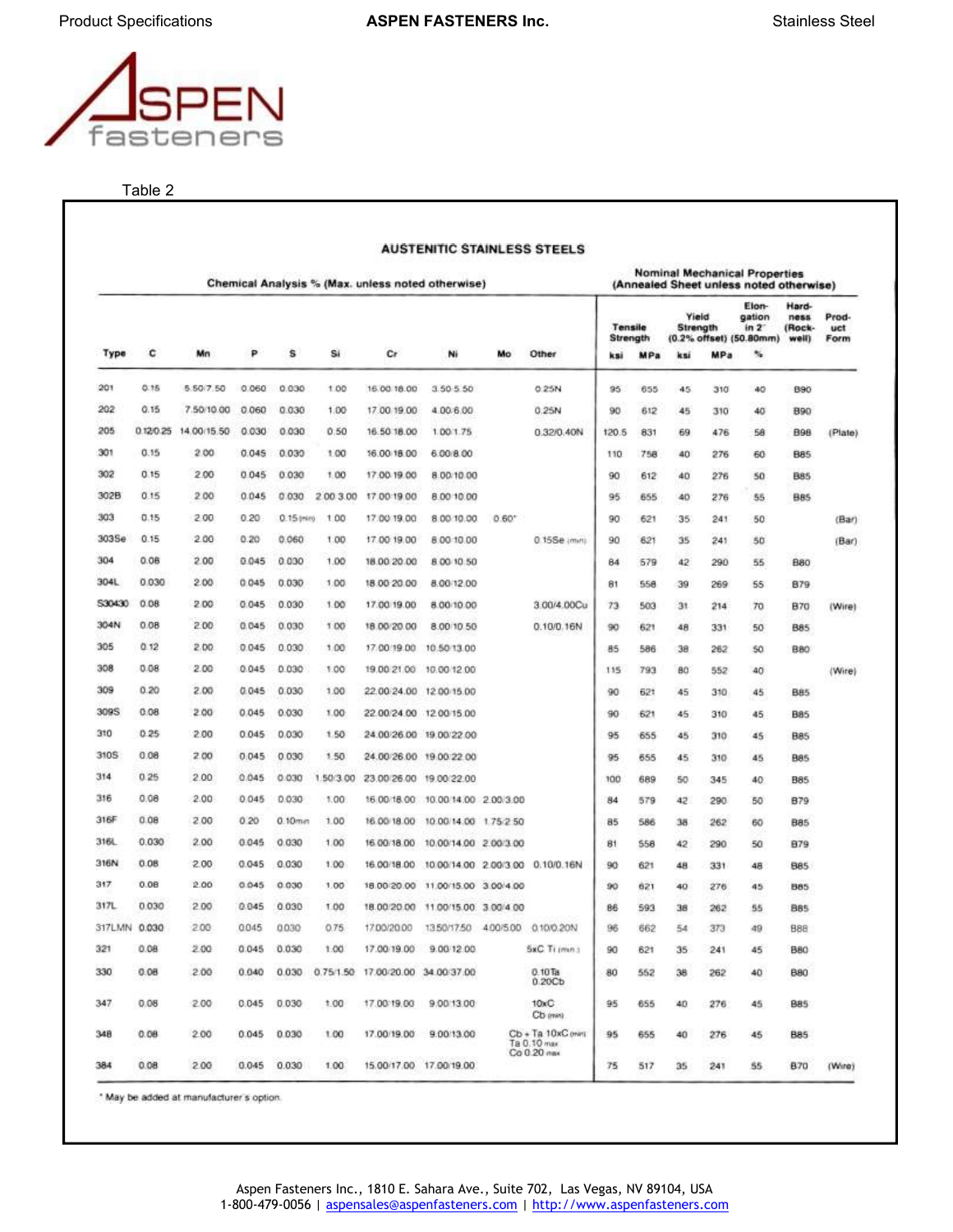

#### **Ferritic Grade Stainless Steels**

Stainless Steels of the ferritic family, have low carbon (.08 to .20%), high chromium but no nickel, and identified by the 400 series numbers. As such they do not harden by heat treatment. They are all magnetic, resist corrosion and oxidation, and are highly resistant to stress induced cracking. They can be cold worked and softened by annealing. They are highly resistant to atmospheric oxidation and strong oxidizing solutions. As a group, they are more corrosion resistant than the martensitic grades, but inferior to the austenitic grades. They are typically used for decorative trim, sinks, and automotive applications, particularly exhaust systems. For chemical and physical properties of ferritic stainless steels see tables 3 & 4.

#### **Basic properties**

- moderate to good corrosion resistance increasing with chromium content
- not hardened by heat treatment
- always used in the annealed condition
- magnetic
- poor welding properties
- formability not as good as austenitics

| Table 3     | Chemical Analysis % (Max. Unless otherwise noted) |      |      |      |       |               |      |           |                 |  |  |
|-------------|---------------------------------------------------|------|------|------|-------|---------------|------|-----------|-----------------|--|--|
| <b>Type</b> | Cr                                                | Ni   | С    | Mn   | Р     | S             | Si   | Mo        | <b>Other</b>    |  |  |
| 405         | 11.50/14.50                                       | 0.60 | 0.08 | 1.00 | 0.040 | 0.030         | 1.00 |           | $0.10/0.30$ AI  |  |  |
| 409         | 10.50/11.75                                       | 0.50 | 0.08 | 1.00 | 0.045 | 0.045         | 1.00 |           | 6x C/0.75 Ti    |  |  |
| 429         | 14.00/16.00                                       | 0.75 | 0.12 | 1.00 | 0.040 | 0.030         | 1.00 |           |                 |  |  |
| 430         | 16.00/18.00                                       | 0.75 | 0.12 | 1.00 | 0.040 | 0.030         | 1.00 |           |                 |  |  |
| 430F        | 16.00/18.00                                       |      | 0.12 | 1.25 | 0.060 | $0.015$ (min) | 1.00 | 0.60      |                 |  |  |
| 430F Se     | 16.00/18.00                                       |      | 0.12 | 1.25 | 0.060 | 0.060         | 1.00 |           | $0.15$ Se (min) |  |  |
| 434         | 16.00/18.00                                       |      | 0.12 | 1.00 | 0.040 | 0.030         | 1.00 | 0.75/1.25 |                 |  |  |
| 436         | 16.00/18.00                                       |      | 0.12 | 1.00 | 0.040 | 0.030         | 1.00 | 0.75/1.25 |                 |  |  |
| 442         | 18.00/23.00                                       | 0.60 | 0.20 | 1.00 | 0.040 | 0.030         | 1.00 |           |                 |  |  |
| 446         | 23.00/27.00                                       | 0.75 | 0.20 | 1.50 | 0.040 | 0.030         | 1.00 |           | 0.25N           |  |  |

#### **Ferritic Stainless Steels**

#### **Ferritic Stainless Steels**

| Table 4 |     |                  |     |                                 | Mechanical Properties (Annealed Sheet Unless otherwise noted) |                        |                     |
|---------|-----|------------------|-----|---------------------------------|---------------------------------------------------------------|------------------------|---------------------|
| Type    |     | Tensile Strength |     | Yield Strength<br>(0.2% offset) | Elongation in<br>2" (50.80mm)                                 | Hardness<br>(Rockwell) | <b>Product Form</b> |
|         | Ksi | MPa              | Ksi | MPa                             | $\%$                                                          |                        |                     |
| 405     | 65  | 448              | 40  | 276                             | 25                                                            | <b>B75</b>             |                     |
| 409     | 65  | 448              | 35  | 241                             | 25                                                            | <b>B75</b>             |                     |
| 429     | 70  | 483              | 40  | 276                             | 30                                                            | <b>B80</b>             | Plate               |
| 430     | 75  | 517              | 50  | 345                             | 25                                                            | <b>B85</b>             |                     |
| 430F    | 95  | 655              | 85  | 586                             | 10                                                            | <b>B92</b>             |                     |
| 430F Se | 95  | 655              | 85  | 586                             | 10                                                            | <b>B92</b>             | Wire                |
| 434     | 77  | 531              | 53  | 365                             | 23                                                            | <b>B83</b>             |                     |
| 436     | 77  | 531              | 53  | 365                             | 23                                                            | <b>B83</b>             |                     |
| 442     | 80  | 552              | 45  | 310                             | 20                                                            | <b>B90</b>             | Bar                 |
| 446     | 80  | 552              | 50  | 345                             | 20                                                            | <b>B83</b>             |                     |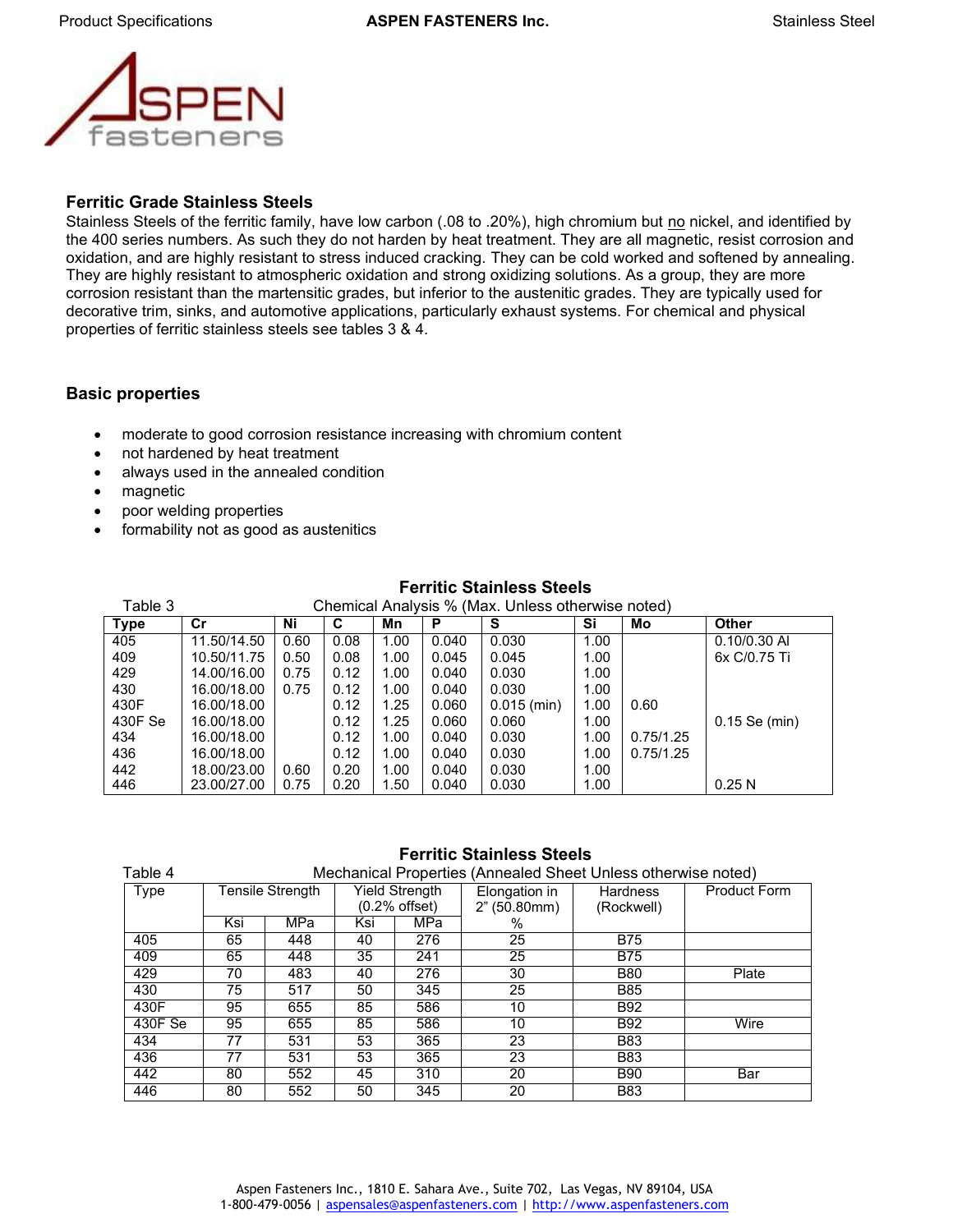

#### **Martensitic Grade Stainless Steels**

. The martensitic grades are straight chromium steels containing no nickel. They are a group of stainless alloys that are corrosion resistant, hardened by heat treating and are magnetic. They are suited for applications that require corrosion resistance, hardness, strength, and wear resistance (resist atmospheric oxidation, mildly corrosive chemicals and wet or dry corrosion, such as in steam and gas turbine parts, bearings and cutlery). For chemical properties of martensitic stainless steels see tables 5 & 6.

#### **Basic properties**

- moderate corrosion resistance
- hardened by heat treatment (high strength and hardness levels obtainable)
- poor welding properties
- magnetic

| Table 5             |             |                        |              |      |       | Chemical Analysis % (Max. Unless otherwise noted) |      |           |                 |
|---------------------|-------------|------------------------|--------------|------|-------|---------------------------------------------------|------|-----------|-----------------|
| Type                | Cr          | Ni                     |              | Mn   | P     |                                                   | Si   | Mo        | Other           |
| 403                 | 11.50/13.00 |                        | 0.15         | 1.00 | 0.040 | 0.030                                             | 0.50 |           |                 |
| 410                 | 11.50/13.50 |                        | 0.15         | 1.00 | 0.040 | 0.030                                             | 1.00 |           |                 |
| 414                 | 11.50/13.50 | 1.25/2.50              | 0.15         | 1.00 | 0.040 | 0.030                                             | 1.00 |           |                 |
| 416                 | 12.00/14.00 |                        | 0.15         | 1.25 | 0.060 | $0.015$ (min)                                     | 1.00 | $0.60*$   |                 |
| $\overline{416}$ Se | 12.00/14.00 |                        | 0.15         | 1.25 | 0.060 | 0.060                                             | 1.00 |           | $0.15$ Se (min) |
| 420                 | 12.00/14.00 |                        | 0.12         | 1.20 | 0.040 | 0.030                                             | 1.00 |           |                 |
| 420 F               | 12.00/14.00 |                        | $0.15$ (min) | 1.25 | 0.060 | $0.015$ (min)                                     | 1.00 | $0.60*$   |                 |
| 422                 | 11.00/13.00 |                        | $0.15$ (min) | 1.00 | 0.025 | 0.025                                             | 0.75 | 0.75/1.25 | $0.15/0.30$ V   |
| 431                 | 15.00/17.00 | 0.50/1.00              | 0.20/0.25    | 1.00 | 0.040 | 0.030                                             | 1.00 |           | 0.75/1.25 W     |
| 440 A               | 16.00/18.00 |                        | 0.60/0.75    | 1.00 | 0.040 | 0.030                                             | 1.00 | 0.75      |                 |
| 440 B               | 16.00/18.00 |                        | 0.75/0.95    | 1.00 | 0.040 | 0.030                                             | 1.00 | 0.75      |                 |
| 440C                | 16.00/18.00 | $\overline{1.25/2.50}$ | 0.95/1.20    | 1.00 | 0.040 | 0.030                                             | 1.00 | 0.75      |                 |

# **Martensitic Stainless Steels**

#### **Martensitic Stainless Steels**

| ⊺able 6 |       |                  | Mechanical Properties (Annealed Sheet Unless otherwise noted) |                 |               |                 |         |  |  |
|---------|-------|------------------|---------------------------------------------------------------|-----------------|---------------|-----------------|---------|--|--|
| Type    |       | Tensile Strength |                                                               | Yield Strength  | Elongation in | <b>Hardness</b> | Product |  |  |
|         |       |                  |                                                               | $(0.2%$ offset) | 2" (50.80mm)  | (Rockwell)      | Form    |  |  |
|         | Ksi   | <b>MPa</b>       | Ksi                                                           | MPa             | %             |                 |         |  |  |
| 403     | 70    | 483              | 45                                                            | 310             | 25            | <b>B80</b>      |         |  |  |
| 410     | 70    | 483              | 45                                                            | 310             | 25            | <b>B80</b>      |         |  |  |
| 414     | 120   | 827              | 105                                                           | 724             | 15            | <b>B98</b>      |         |  |  |
| 416     | 75    | 517              | 40                                                            | 276             | 30            | B82             | Bar     |  |  |
| 416 Se  | 75    | 517              | 40                                                            | 276             | 30            | B82             | Bar     |  |  |
| 420     | 95    | 655              | 50                                                            | 345             | 25            | B92             | Bar     |  |  |
| 420 F   | 95    | 655              | 55                                                            | 379             | 22            | 220 (Brinell)   | Bar     |  |  |
| 422     | 145   | 1000             | 125                                                           | 862             | 18            | 320 (Brinell)   | Bar     |  |  |
| 431     | 80125 | 862              | 95                                                            | 655             | 20            | C24             | Bar     |  |  |
| 440 A   | 105   | 724              | 60                                                            | 414             | 20            | <b>B95</b>      | Bar     |  |  |
| 440 B   | 107   | 738              | 62                                                            | 427             | 18            | <b>B96</b>      | Bar     |  |  |
| 440C    | 110   | 738              | 65                                                            | 448             | 14            | <b>B97</b>      | Bar     |  |  |

Table 6 Mechanical Properties (Annealed Sheet Unless otherwise noted)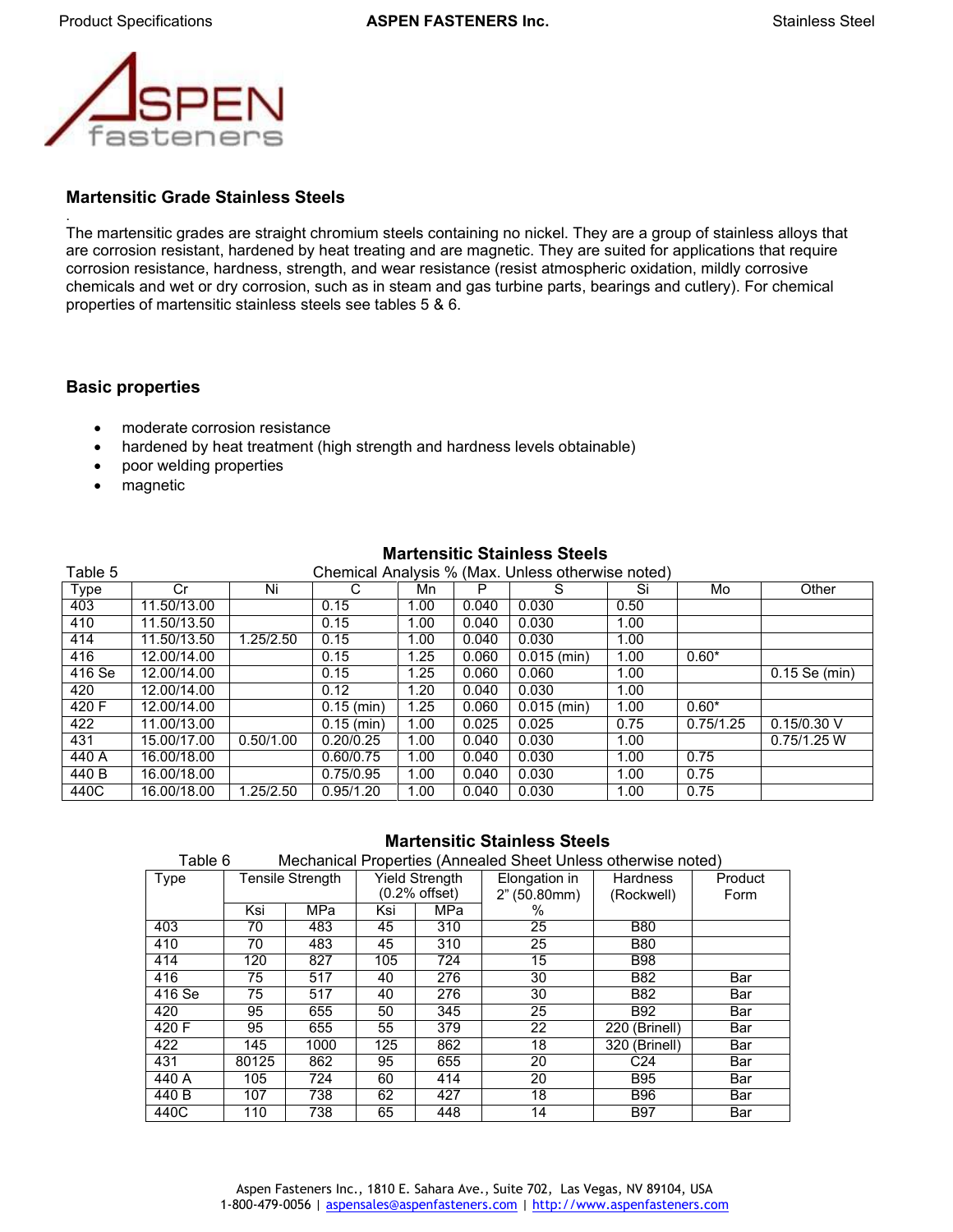

#### **Precipitation Hardening Stainless Steels**

Precipitation Hardening stainless steels can be hardened by a combination of a low-temperature aging treatment and cold working. They are identified by UNS numbers (e.g. Type S17400), but often referred to by proprietary trade names (eg 17-4PH). Precipitation hardening stainless steels are particularly useful because uniform hardening can be obtained without a high-temperature treatment that can result in distortion and scaling. For chemical and physical properties of precipitation hardening stainless steels see tables 7 & 8.

#### **Basic properties**

- moderate to good corrosion resistance
- very high strength
- good welding properties
- magnetic

| Table 7            | Chemical Analysis % (Max. Unless otherwise noted) |           |      |      |       |       |       |           |                                     |  |  |
|--------------------|---------------------------------------------------|-----------|------|------|-------|-------|-------|-----------|-------------------------------------|--|--|
| Type               | Cr                                                | Ni        | С    | Mn   | P     |       | Si    | Mo        | Other                               |  |  |
| S13800             | 12.25/13.25                                       | 7.50/8.50 | 0.05 | 0.10 | 0.010 | 0.008 | 0.10  | 2.00/2.50 | 0.90/1.35 AI/0.01 N                 |  |  |
| S <sub>15500</sub> | 14.00/15.50                                       | 3.50/5.50 | 0.07 | 1.00 | 0.040 | 0.030 | 1.00  |           | 2.50/4.50 Cu<br>$0.15/0.45$ Cb + Ta |  |  |
| S17400             | 15.50/17.50                                       | 3.005.00  | 0.07 | 1.00 | 0.040 | 0.030 | 1.00  |           | 3.00/5.00 Cu<br>$0.15/0.45$ Cb + Ta |  |  |
| S17700             | 16.00/18.00                                       | 6.50/7.75 | 0.09 | 1.00 | 0.040 | 0.040 | 0.040 |           | $0.75/1.50$ AI                      |  |  |

#### **Precipitation Hardening Stainless Steels**

| Table 8            | Mechanical Properties (Annealed Sheet Unless otherwise noted) |                  |                                          |      |                               |                               |  |  |  |  |
|--------------------|---------------------------------------------------------------|------------------|------------------------------------------|------|-------------------------------|-------------------------------|--|--|--|--|
| Type               |                                                               | Tensile Strength | <b>Yield Strength</b><br>$(0.2%$ offset) |      | Elongation in<br>2" (50.80mm) | <b>Hardness</b><br>(Rockwell) |  |  |  |  |
|                    | Ksi                                                           | MPa              | Ksi                                      | MPa  |                               |                               |  |  |  |  |
| S13800             | 160                                                           | 1103             | 120                                      | 827  |                               | C33                           |  |  |  |  |
| S <sub>15500</sub> | 160                                                           | 1103             | 145                                      | 1000 | 15                            | C <sub>35</sub>               |  |  |  |  |
| S17400             | 160                                                           | 1103             | 145                                      | 1000 | 15                            | C <sub>35</sub>               |  |  |  |  |
| S17700             | 130                                                           | 896              | 40                                       | 276  | 10                            | <b>B90</b>                    |  |  |  |  |

#### **Precipitation Hardening Stainless Steels**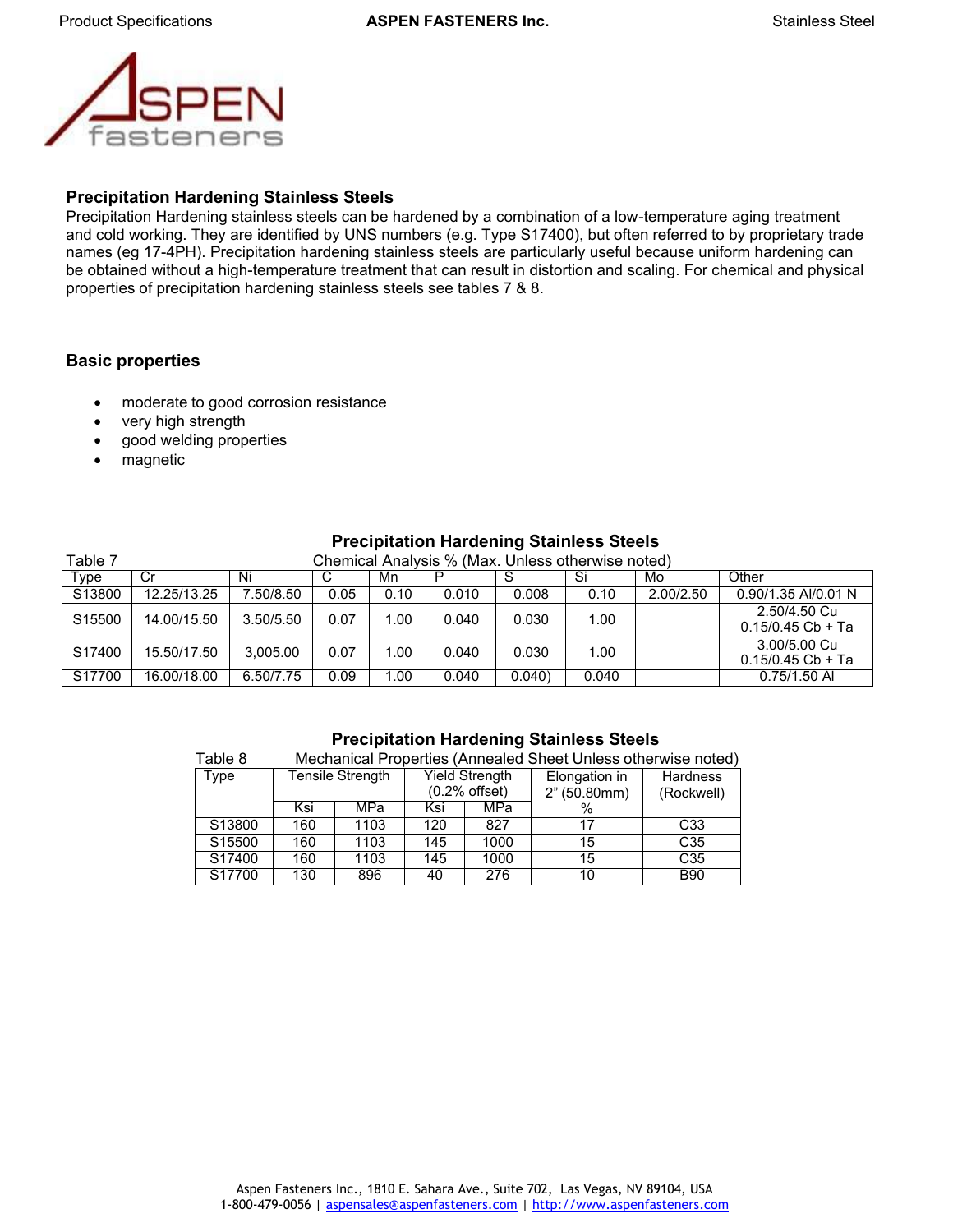

#### **Duplex Grade Stainless Steels**

DUPLEX stainless steels are characterized by their 50% austenitic 50% ferritic structures, containing relatively high chromium (between 18 and 28%) and moderate amounts of nickel (between 4.5 and 8%). The nickel content is insufficient to generate a fully austenitic structure and the resulting combination of ferritic and austenitic structures is called duplex. Most duplex steels contain molybdenum in a range of 2.5 - 4% which allow these materials to offer the corrosion resistance for the austenitic grades of material while providing good design properties. For chemical and physical properties of duplex stainless steels see tables 9, 10 & 11.

#### **Basic properties**

- high resistance to stress corrosion cracking
- increased resistance to chloride ion attack
- higher tensile and yield strength than austenitic and ferritic steels
- good welding properties and formability
- work hardened
- magnetic

#### **Duplex Stainless Steels**

| Table 9 |               |                          |      |            | Chemical analysis % |       |    |                                            |             |              |      |
|---------|---------------|--------------------------|------|------------|---------------------|-------|----|--------------------------------------------|-------------|--------------|------|
| Grade   | UNS No        | Typical Compositions (%) |      |            |                     |       |    |                                            |             |              |      |
|         |               |                          | Mn   | Si         | D                   | S     | Cr | Mo                                         | Ni          | N            | Cu   |
| 2205    | S31803/S32205 | $0 - 0.03$               | 2.00 |            |                     |       |    | $1.00$   0-0.03   0-0.03   21-23   2.5-3.5 | $4.5 - 6.5$ | $0.08 - 0.2$ |      |
| UR52N+  | S32520/S32550 | $0.03$ max               |      | .50   0.80 | 0.035               | 0.035 |    | 34-36 3.0-5.0                              | $5.5 - 8$   | $0.2 - 0.35$ | .5-3 |

#### **Duplex Stainless Steels**

| Table 10 | <b>Mechanical Properties</b> |                         |                   |  |  |  |  |  |  |
|----------|------------------------------|-------------------------|-------------------|--|--|--|--|--|--|
| Grade    | Tensile Strength (MPa)       | Proof Stress 0.2% (MPa) | Elongation A5 (%) |  |  |  |  |  |  |
| 2205     | 620                          | 450                     | 25                |  |  |  |  |  |  |
| UR52N+   | 770                          | 550                     | 25                |  |  |  |  |  |  |

| <b>Duplex Stainless Steels</b>         |                                                                                                                                                                                                     |     |                 |             |                                |  |  |  |  |  |
|----------------------------------------|-----------------------------------------------------------------------------------------------------------------------------------------------------------------------------------------------------|-----|-----------------|-------------|--------------------------------|--|--|--|--|--|
| <b>Physical Properties</b><br>Table 11 |                                                                                                                                                                                                     |     |                 |             |                                |  |  |  |  |  |
| <b>Common Namel</b>                    | <b>Electrical Resistivity</b><br>Modulus of Elasticity<br><b>Thermal Conductivity</b><br><b>Thermal Expansion</b><br>Density<br>(W/m.K)<br>(m/m.K)<br>(q.cm <sup>3</sup> )<br>(GPa)<br>$(\Omega.m)$ |     |                 |             |                                |  |  |  |  |  |
| 2205                                   | 7.805                                                                                                                                                                                               | 200 | $0.085x10^{-6}$ | 19 at 100°C | 13.7x10 <sup>-6</sup> to 100°C |  |  |  |  |  |
| UR52N+                                 | 7.81                                                                                                                                                                                                | 205 | $0.085x10^{-6}$ | 17 at 100°C | 13.5x10 <sup>-6</sup> to 200°C |  |  |  |  |  |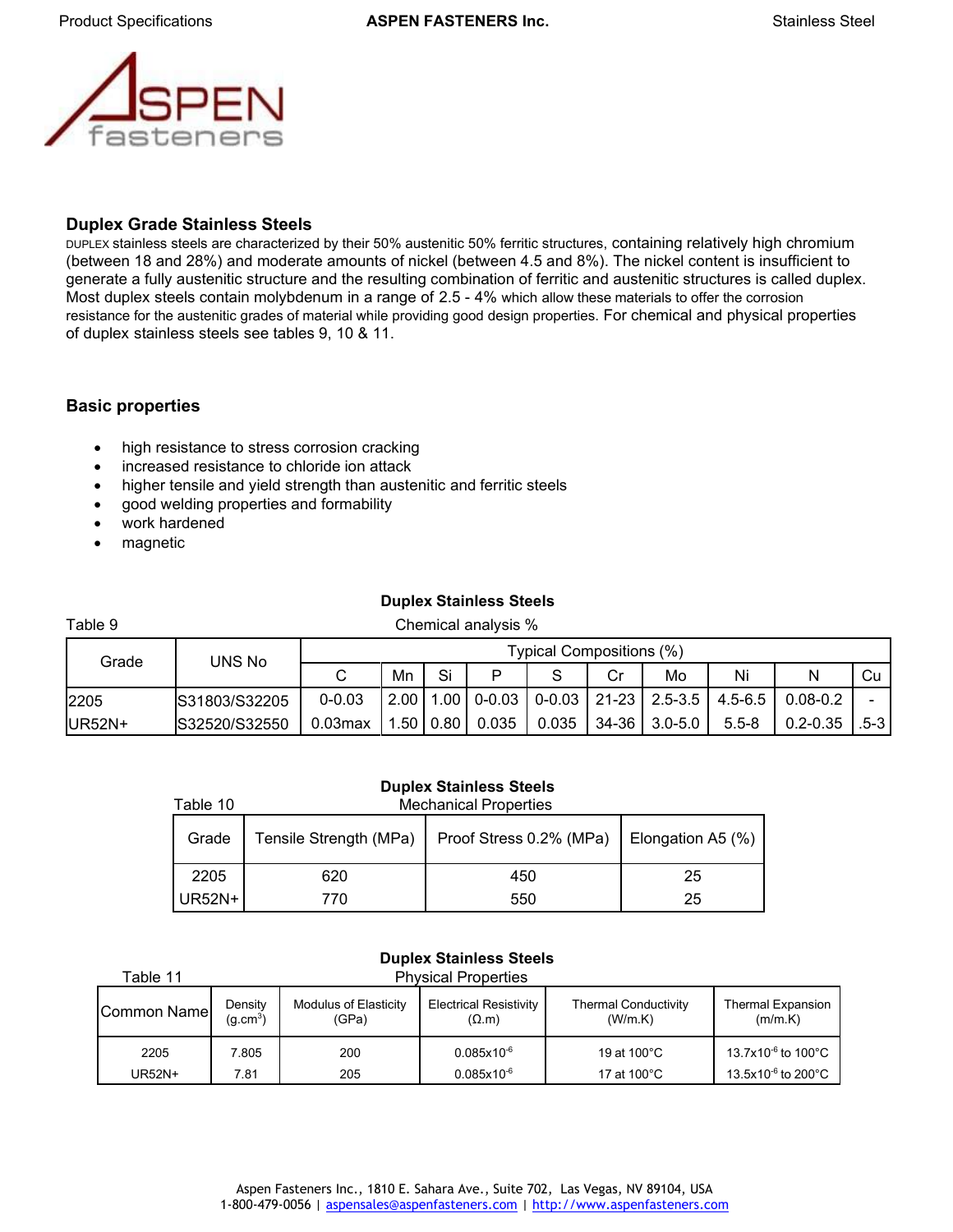

## **Stainless Steel Fasteners**

The two primary methods for producing fasteners; machining and cold heading still apply in the fabrication of stainless steel fasteners.

**MACHINING** is common for very large diameters and for small production runs. However machining disrupts the structural integrity of the alloy particularly in the head-to-shank area causing a reduction in load-carrying capability as well as fatigue resistance.

**COLD HEADING** a common and economical method of forming wire into various types of standard and specialty bolts, screws, nails and rivets, particularly for large production runs. Cold heading also cold works the alloy resulting in significant increases in strength for the 300 Series austenitic steels.

Following heading, the blank is ready for secondary processes like threading. This is achieved typically by either cutting or rolling. The best quality highest-strength thread is achieved by thread rolling because it is considered a form of cold working and thus increases yield and tensile strength of the austenitic family of alloys.

**TENSILE STRENGTH** ultimately determines how much load the fastener can carry before failure. Yield strength is a measure of the resistance to deformation under load, both of which can be increased by either cold working or heat treating see Table 12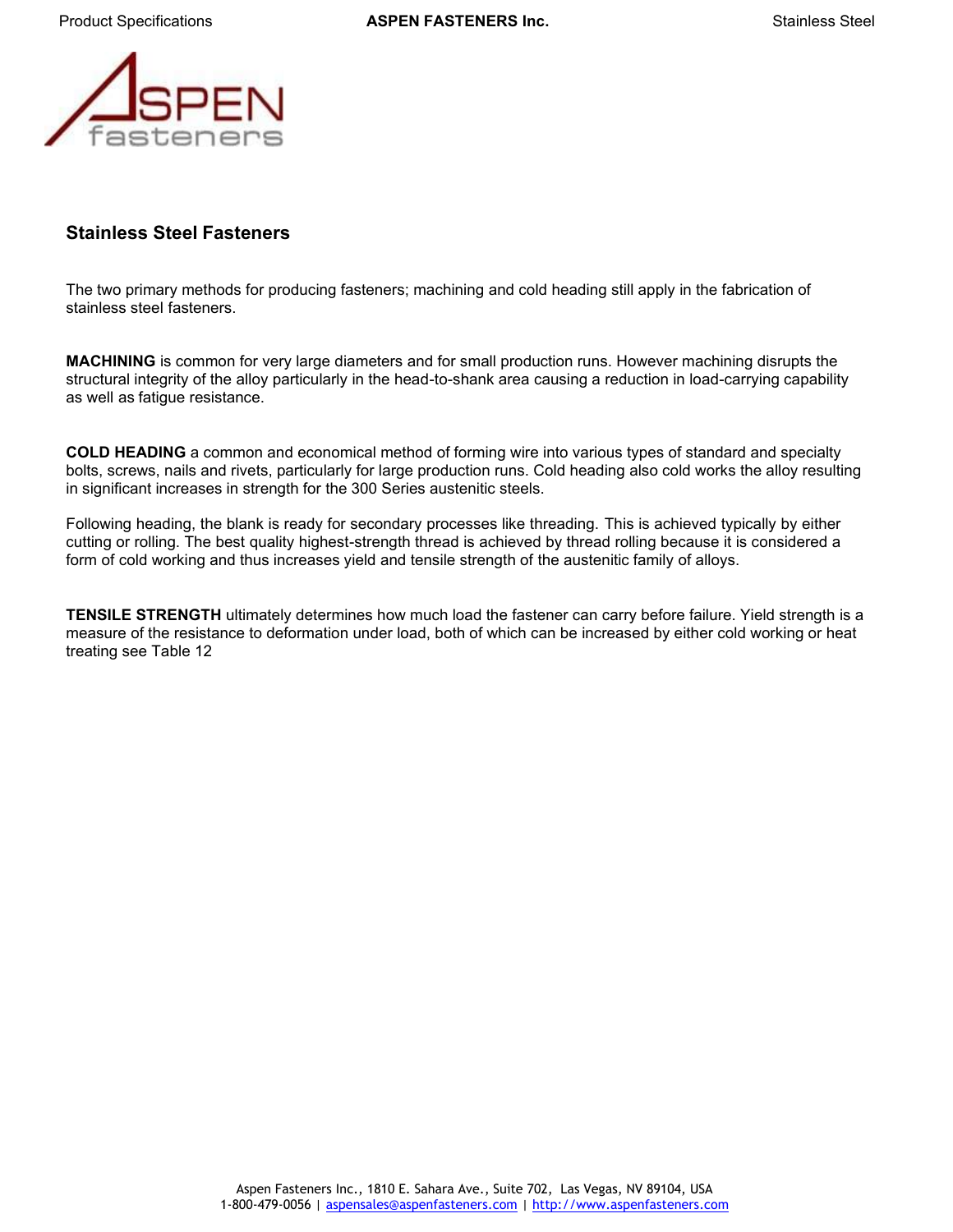

#### Table 12

#### MECHANICAL PROPERTIES OF STAINLESS STEEL BOLTS, SCREWS, STUDS AND NUTS (per ASTM F593-91)

|                                 |                                                  | BOLTS, SCREWS AND STUDS                                         |                                                  |                                                    |                                              |                                       |                                           | <b>NUTS</b>                                         |                                           |
|---------------------------------|--------------------------------------------------|-----------------------------------------------------------------|--------------------------------------------------|----------------------------------------------------|----------------------------------------------|---------------------------------------|-------------------------------------------|-----------------------------------------------------|-------------------------------------------|
|                                 |                                                  | FULL SIZE BOLTS,<br><b>SCREWS, STUDS</b>                        |                                                  | MACHINED TEST SPECIMENS OF<br>BOLTS, SCREWS, STUDS |                                              |                                       |                                           |                                                     |                                           |
| <b>GRADE</b>                    | <b>DESCRIPTION</b>                               | YIELD <sup>2</sup><br><b>STRENGTH</b><br>min ksi                | <b>TENSILE</b><br><b>STRENGT</b><br>н<br>min ksi | YIELD <sup>2</sup><br><b>STRENGTH</b><br>min ksi   | <b>TENSILE</b><br><b>STRENGTH</b><br>min ksi | ELON-<br>GATION <sup>3</sup><br>% Min | <b>HARDNESS</b><br><b>ROCKWELL</b><br>Min | <b>PROOF</b><br><b>LOAD</b><br><b>STRESS</b><br>ksi | <b>HARDNESS</b><br><b>ROCKWELL</b><br>Min |
| 303<br>304                      | Austenitic<br>Sol <sup>n</sup> annealed          | 30                                                              | 75                                               | 30                                                 | 75                                           | 20                                    | <b>B75</b>                                | 75                                                  | <b>B75</b>                                |
| 304<br>305<br>316<br>384<br>XM7 | Austenitic<br><b>Cold Worked</b>                 | 50                                                              | 90                                               | 45                                                 | 85                                           | 20                                    | <b>B85</b>                                | 90                                                  | <b>B85</b>                                |
| 304<br>305<br>316               | Austenitic<br><b>Strain Hardened</b>             | $-5/8"$<br>100<br>$5/8"$ -> 1"<br>70<br>$1" - > 1 - 1/2"$<br>50 | 125<br>105<br>90                                 | 90<br>65<br>45                                     | 115<br>100<br>85                             | 16                                    | C <sub>25</sub>                           | 125<br>105<br>90                                    | C <sub>20</sub>                           |
| 410<br>416                      | Martensitic<br><b>Hardened and</b><br>Tempered*  | 95                                                              | 125                                              | 95                                                 | 125                                          | 20                                    | C <sub>22</sub>                           | 125                                                 | C <sub>22</sub>                           |
| 410<br>416                      | Martensitic<br><b>Hardened and</b><br>Tempered** | 135                                                             | 180                                              | 135                                                | 180                                          | 12                                    | C <sub>36</sub>                           | 180                                                 | C36                                       |
| 430                             | Ferritic                                         | 40                                                              | 70                                               | 40                                                 | 70                                           | 20                                    | <b>B75</b>                                | 70                                                  | <b>B75</b>                                |

\* hardened and tempered at 1100°F min.

\*\* hardened and tempered at 525°F± 50°F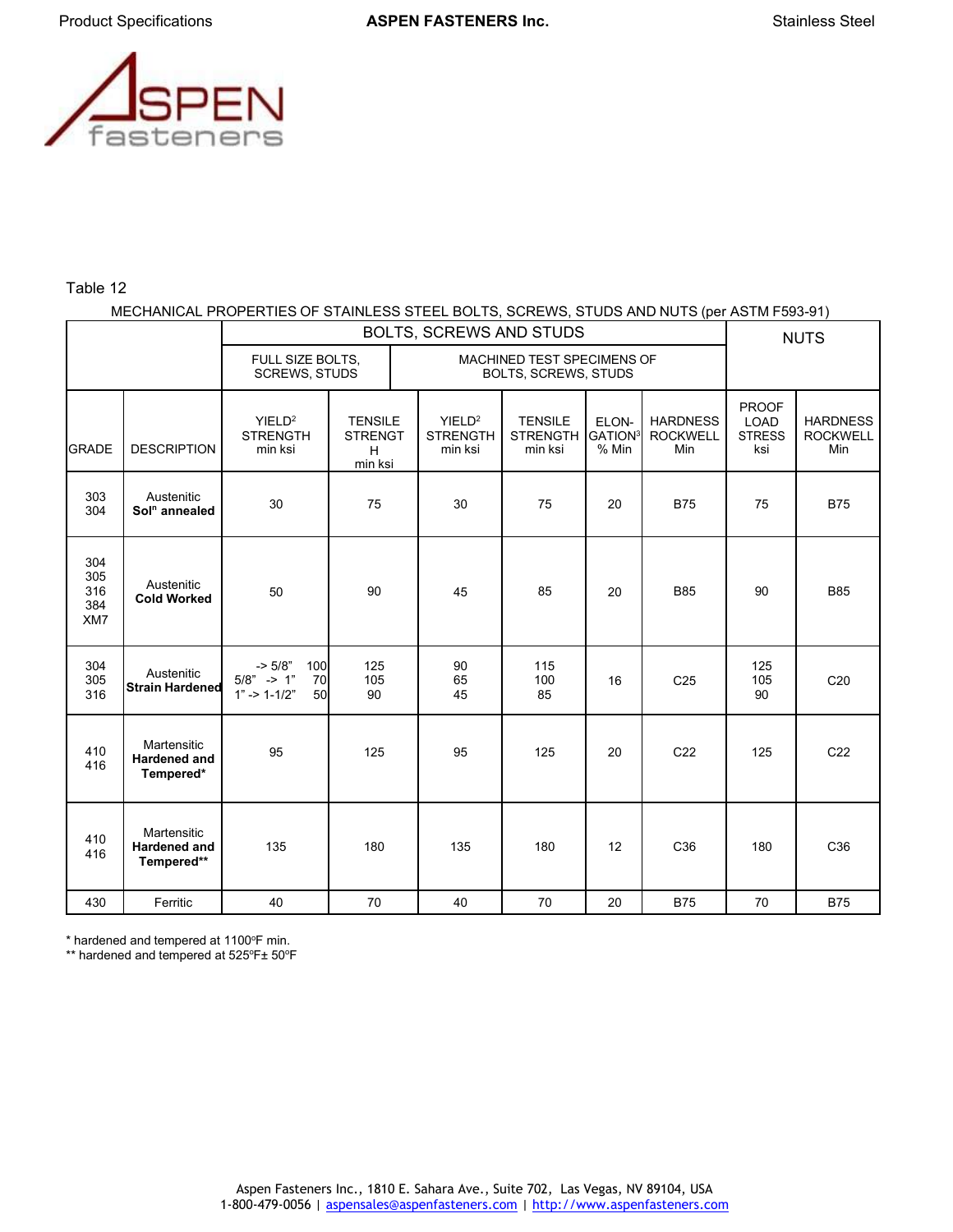

**SHEAR STRENGTH** - Shear is resistance to lateral forces perpendicular to the axis of the material. It is defined as the load required to cause rupture, divided by the cross sectional area in square inches of the part along the rupture plane. Acceptable shear stresses for stainless steel bolts are given in Table 13.

| <b>Permitted Shear Stress of Stainless Steel Bolts</b><br>Table 13 |                     |                                                                                                                       |           |                              |                                  |                                     |                           |
|--------------------------------------------------------------------|---------------------|-----------------------------------------------------------------------------------------------------------------------|-----------|------------------------------|----------------------------------|-------------------------------------|---------------------------|
|                                                                    | Finish              | Condition & Specification                                                                                             | Dia (in.) |                              | Min. Tensile Requirement         | Shear Stress (ksi)                  |                           |
| Type                                                               |                     |                                                                                                                       |           | 0.2% Yield<br>Strength (ksi) | <b>Tensile Strength</b><br>(ksi) | No Threads in<br><b>Shear Plane</b> | Threads in<br>Shear Plane |
| 302<br>304<br>316                                                  | <b>Hot Finished</b> | Condition A (Annealed)<br>in ASTM A276-71<br>Class 1 (solution treated)<br>in ASTM A193-71                            | all       | 30                           | 75                               | 15                                  | 10.5                      |
| 302<br>304<br>316                                                  | Cold Finished       | Condition A (Annealed)<br>in ASTM A276-71                                                                             | $<=1/2$   | 45                           | 90                               | 18                                  | 12.6                      |
| 302<br>304<br>316                                                  | Cold Finished       | Condition B (cold-worked)<br>in ASTM A276-71<br>Class 2 (solution treated<br>and strain hardened)<br>in ASTM A193-71* | $$        | 100                          | 125                              | 25                                  | 17.5                      |

**TORQUE –** defined as the twisting force applied to a fastener. Table 14 illustrates maximum torque acceptable for 304 and 3-16 stainless steel fasteners.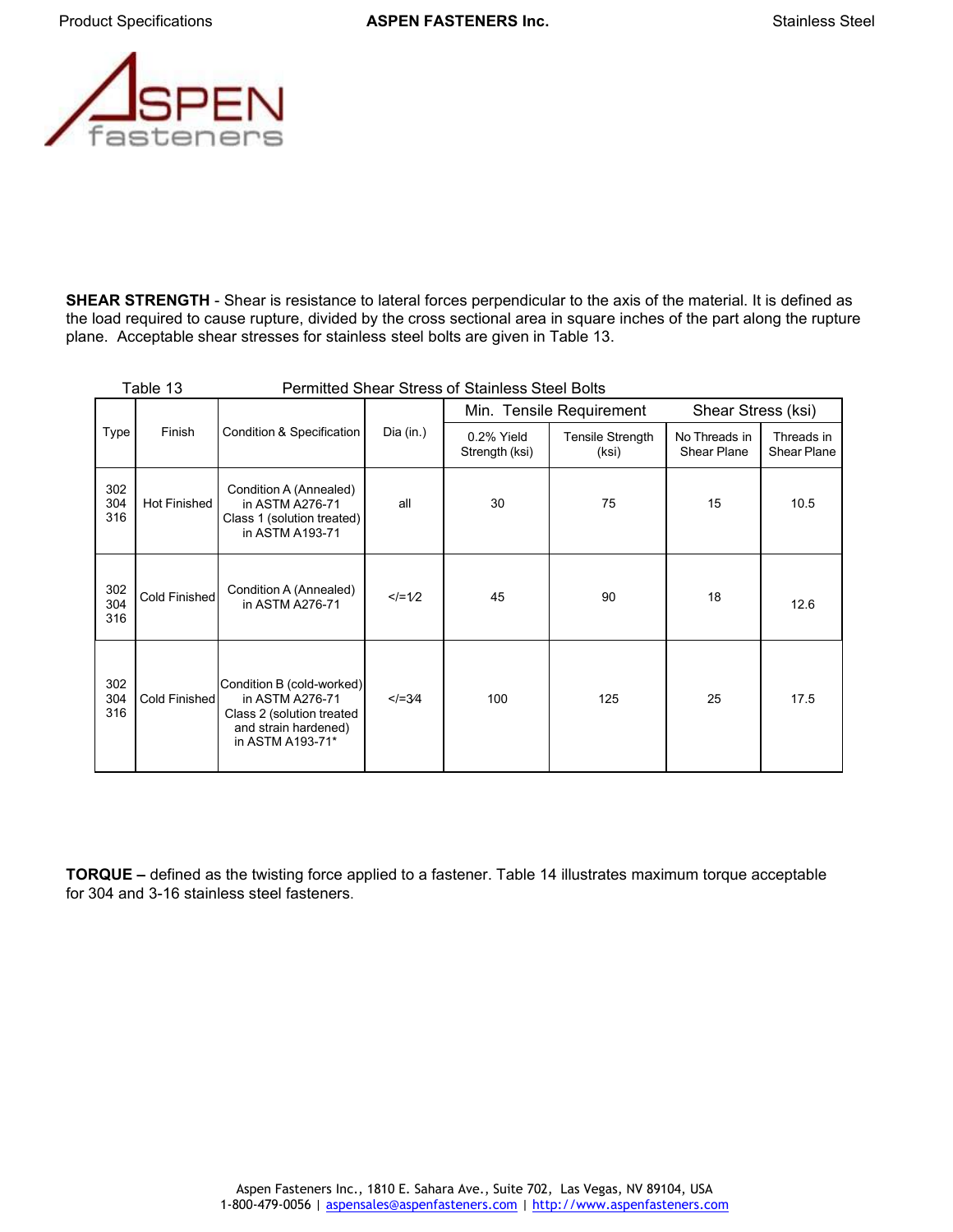

| Maximum Torque for Stainless Steel Bolts<br>Table 14 |      |      |                  |      |      |  |  |  |
|------------------------------------------------------|------|------|------------------|------|------|--|--|--|
| <b>BOLT SIZE</b>                                     | 304  | 316  | <b>BOLT SIZE</b> | 304  | 316  |  |  |  |
| 2-56                                                 | 2.5  | 2.6  | 7/16"-14         | 376  | 393  |  |  |  |
| 2-64                                                 | 3    | 3.2  | 7/16"-20         | 400  | 418  |  |  |  |
| 3-48                                                 | 3.9  | 4    | $1/2" - 13$      | 517  | 542  |  |  |  |
| 3-56                                                 | 4.4  | 4.6  | $1/2" - 20$      | 541  | 565  |  |  |  |
| 4-40                                                 | 5.2  | 5.5  | 9/16"-12         | 682  | 713  |  |  |  |
| 4-48                                                 | 6.6  | 6.9  | 9/16"-18         | 752  | 787  |  |  |  |
| 5-40                                                 | 7.7  | 8.1  | $5/8" - 11$      | 1110 | 1160 |  |  |  |
| 5-44                                                 | 9.4  | 9.8  | $5/8" - 18$      | 1244 | 1301 |  |  |  |
| 6-32                                                 | 9.6  | 10.1 | 3⁄4"-10          | 1530 | 1582 |  |  |  |
| $6 - 40$                                             | 12.1 | 12.7 | 3⁄4"-16          | 1490 | 1558 |  |  |  |
| $8 - 32$                                             | 19.8 | 20.7 | $7/8" - 9$       | 2328 | 2430 |  |  |  |
| 8-36                                                 | 22   | 23   | $7/8" - 14$      | 2318 | 2420 |  |  |  |
| 10-24                                                | 22.8 | 23.8 | $1 - 8$          | 3440 | 3595 |  |  |  |
| 10-32                                                | 31.7 | 33.1 | $1 - 14$         | 3110 | 3250 |  |  |  |
| $1/4$ "-20                                           | 75.2 | 78.8 | $11/8" - 7$      | 413  | 432  |  |  |  |
| $1/4$ "-28                                           | 94   | 99   | 11/8"-12         | 390  | 408  |  |  |  |
| 5⁄16"-18                                             | 132  | 138  | 11/4"-7          | 523  | 546  |  |  |  |
| 5/16"-24                                             | 142  | 147  | 11/4"-12         | 480  | 504  |  |  |  |
| 3⁄8"-16                                              | 236  | 247  | $11/2$ "-6       | 888  | 930  |  |  |  |
| $38 - 24$                                            | 259  | 271  | $11/2" - 12$     | 703  | 732  |  |  |  |

Torque values upto 1" diameter are in inch pounds; over 1" diameter in foot pounds.

#### **Disclaimer**

All technical, mechanical and chemical information in this document was obtained from publicly available sources and not acquired through standards agencies. It has been completed and compiled for reference purposes only; where discrepancies are found they are subject to change without notice. Aspen Fasteners makes no warranties or representations regarding the accuracy and validity of any of the compiled information and data. Contact the relevant standards authorities for accurate and detailed information. Our expertise is limited to the marketing and distribution of fasteners. We are not manufacturers, designers or engineers and not able to offer advice with specific applications. Therefore, it is the responsibility of those using this information to select the proper part and to test those parts at a level that is commensurate with the nature of the application.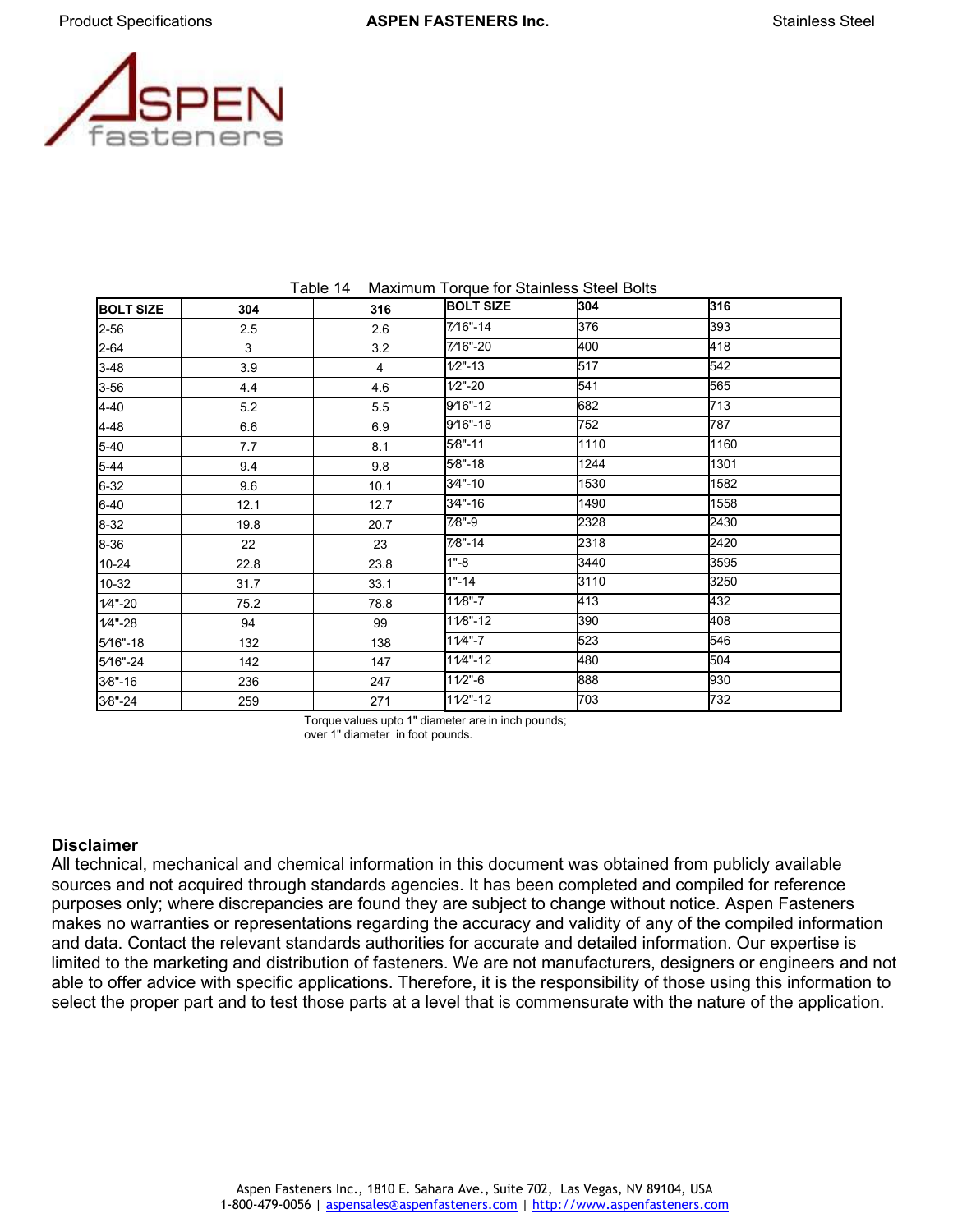

# **Stainless Steel Fastener Types In Stock at Aspen Fasteners**

**Materials:**

18-8, 316, 410 stainless steel

#### **Plating:**

stainless steel are typically available with no additional coating, but in some cases are also available with a black oxide and oil finish is available.

## **Inch and Metric Stainless Steel Bolts:**





Stainless Steel [hanger Bolts](https://www.aspenfasteners.com/screws/dowel-screws-and-hanger-bolts/?_bc_fsnf=1&facet_category=Hanger%20Bolts&facet_material=Stainless%20Steel)

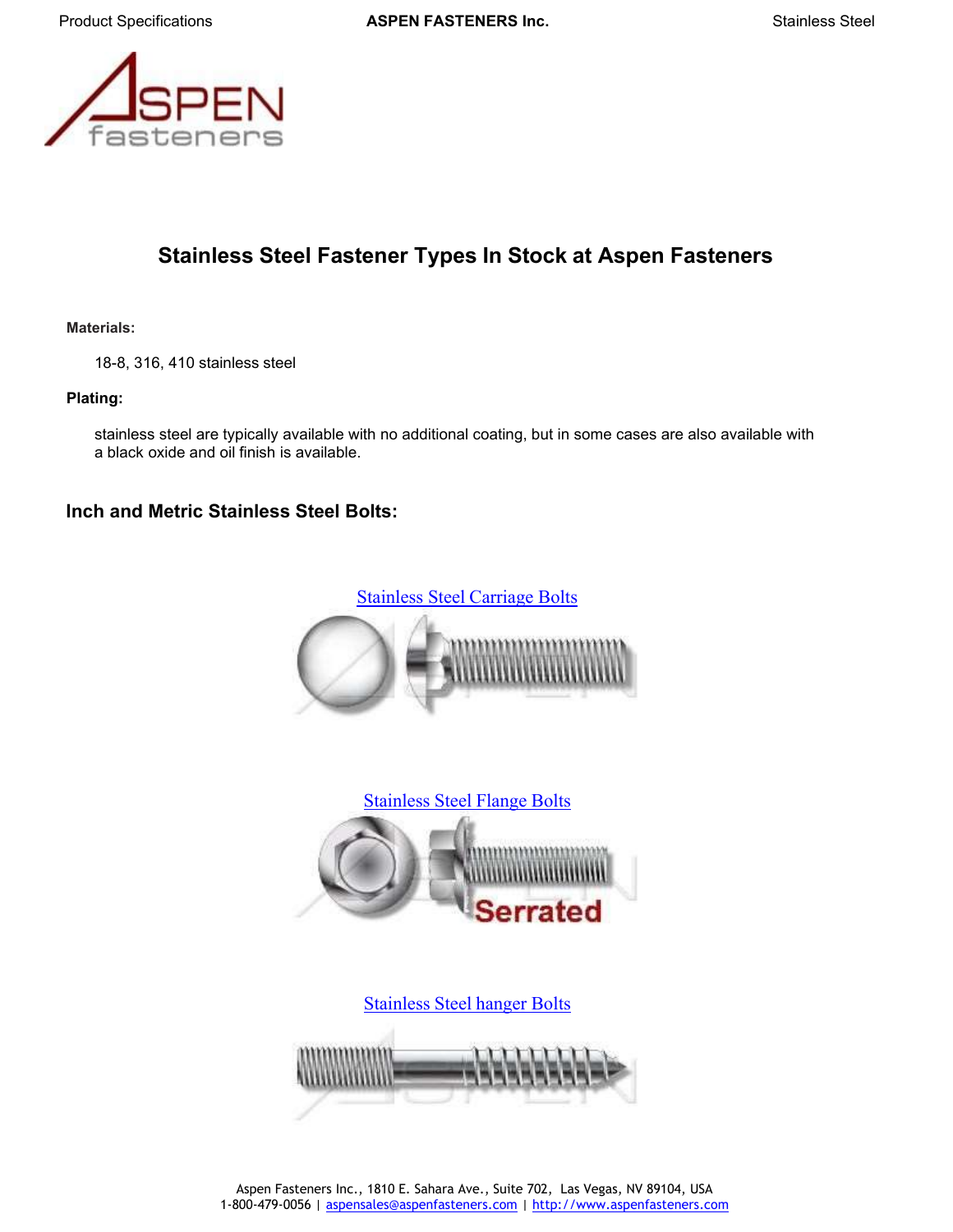



# **Inch and Metric Stainless Steel Nuts:**

[Stainless](https://www.aspenfasteners.com/nuts/spring-nuts/?_bc_fsnf=1&facet_material=Stainless%20Steel) Steel Spring Nuts



## [Stainless](https://www.aspenfasteners.com/nuts/cage-nuts/?_bc_fsnf=1&facet_material=Stainless%20Steel) Steel Cage Nuts





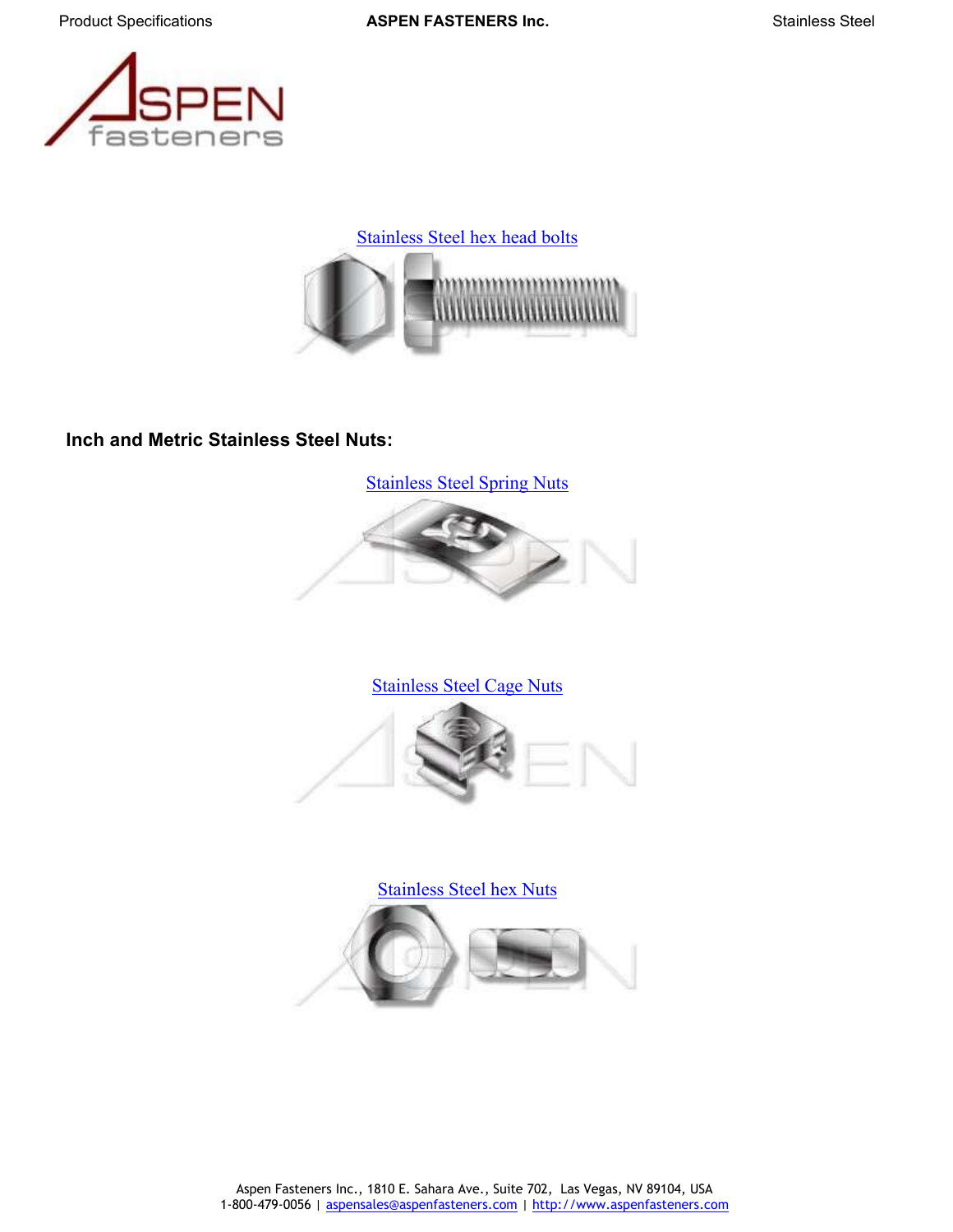

[Stainless](https://www.aspenfasteners.com/nuts/lock-nuts/?_bc_fsnf=1&facet_material=Stainless%20Steel) Steel lock Nuts



[Stainless](https://www.aspenfasteners.com/nuts/weld-nuts/?_bc_fsnf=1&facet_material=Stainless%20Steel) Steel Weld Nuts



[Stainless](https://www.aspenfasteners.com/nuts/thumb-and-wing-nuts/?_bc_fsnf=1&facet_material=Stainless%20Steel) Steel Wing Nuts



**Inch and Metric Stainless Steel Screws:**

[Stainless](https://www.aspenfasteners.com/screws/deck-and-drywall-screws/?_bc_fsnf=1&facet_material=Stainless%20Steel) Steel Deck Screws

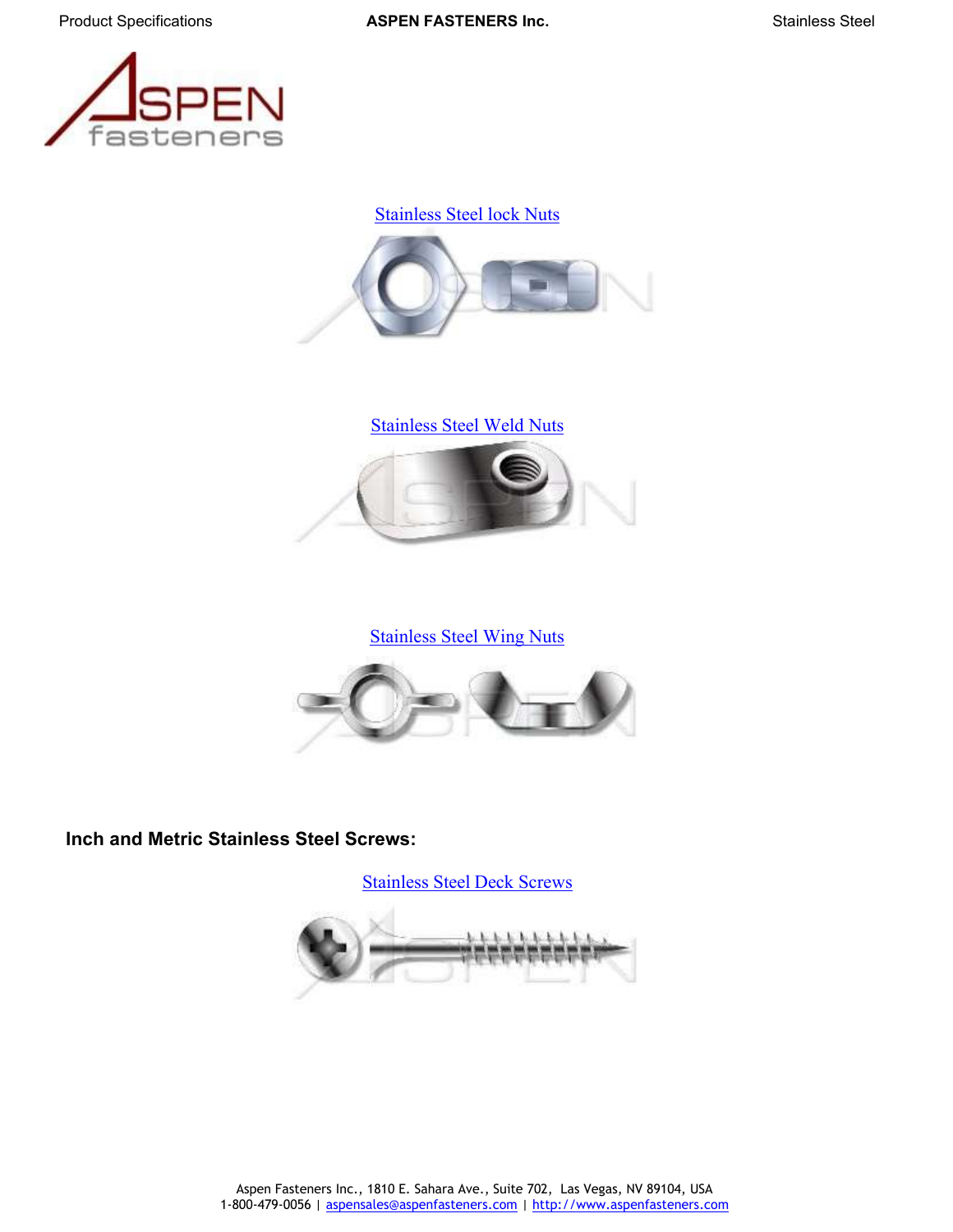

Stainless Steel Hi Lo [Tapping Screws](https://www.aspenfasteners.com/screws/sheet-metal-screws-and-self-drilling-screws/?_bc_fsnf=1&facet_material=Stainless%20Steel)









[Stainless](https://www.aspenfasteners.com/screws/sheet-metal-screws-and-self-drilling-screws/?_bc_fsnf=1&facet_material=Stainless%20Steel) Steel Self Drilling Screws

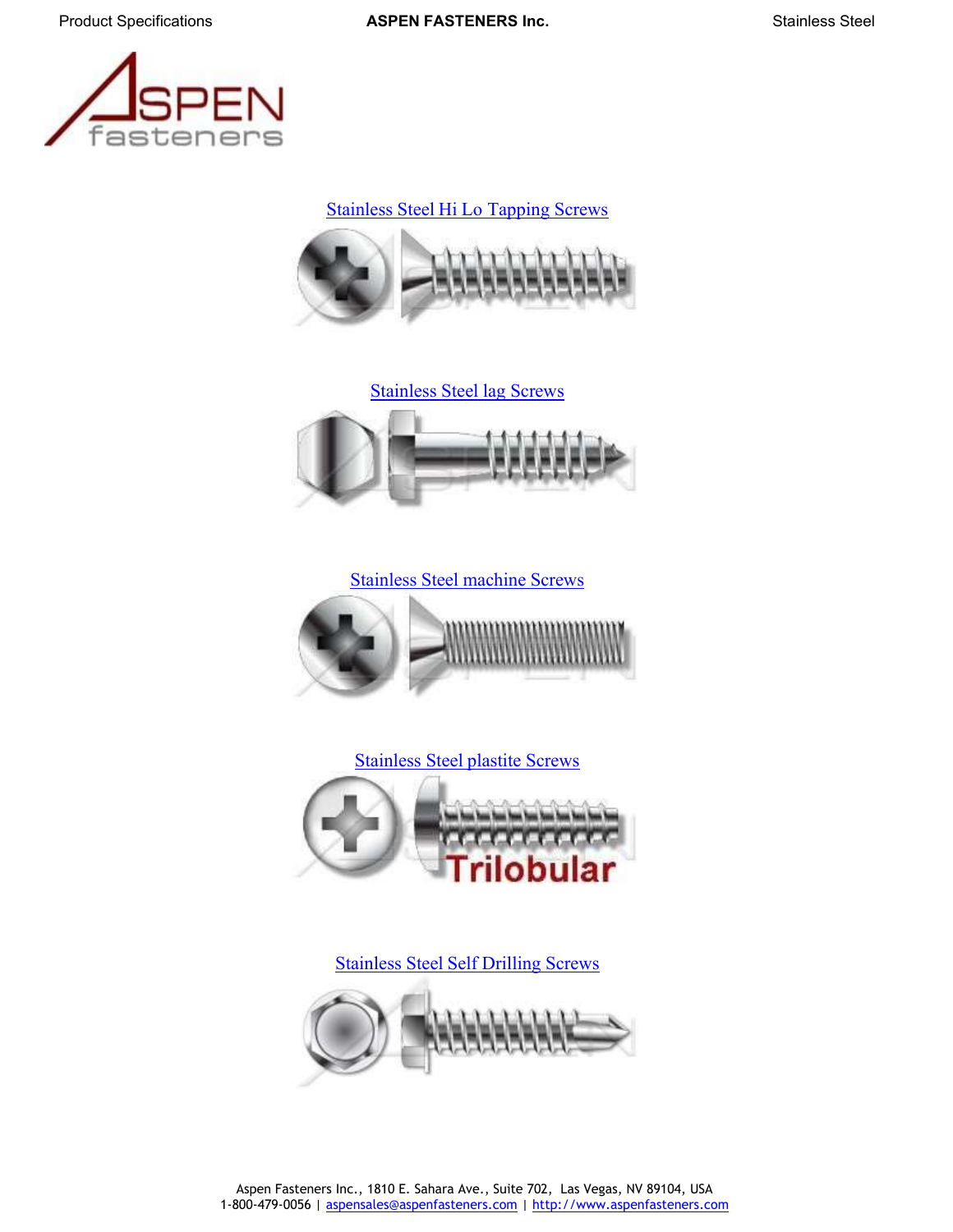

[Stainless](https://www.aspenfasteners.com/screws/sheet-metal-screws-and-self-drilling-screws/?_bc_fsnf=1&facet_category=Self-Piercing%20Screws&facet_material=Stainless%20Steel) Steel Self Piercing Screws













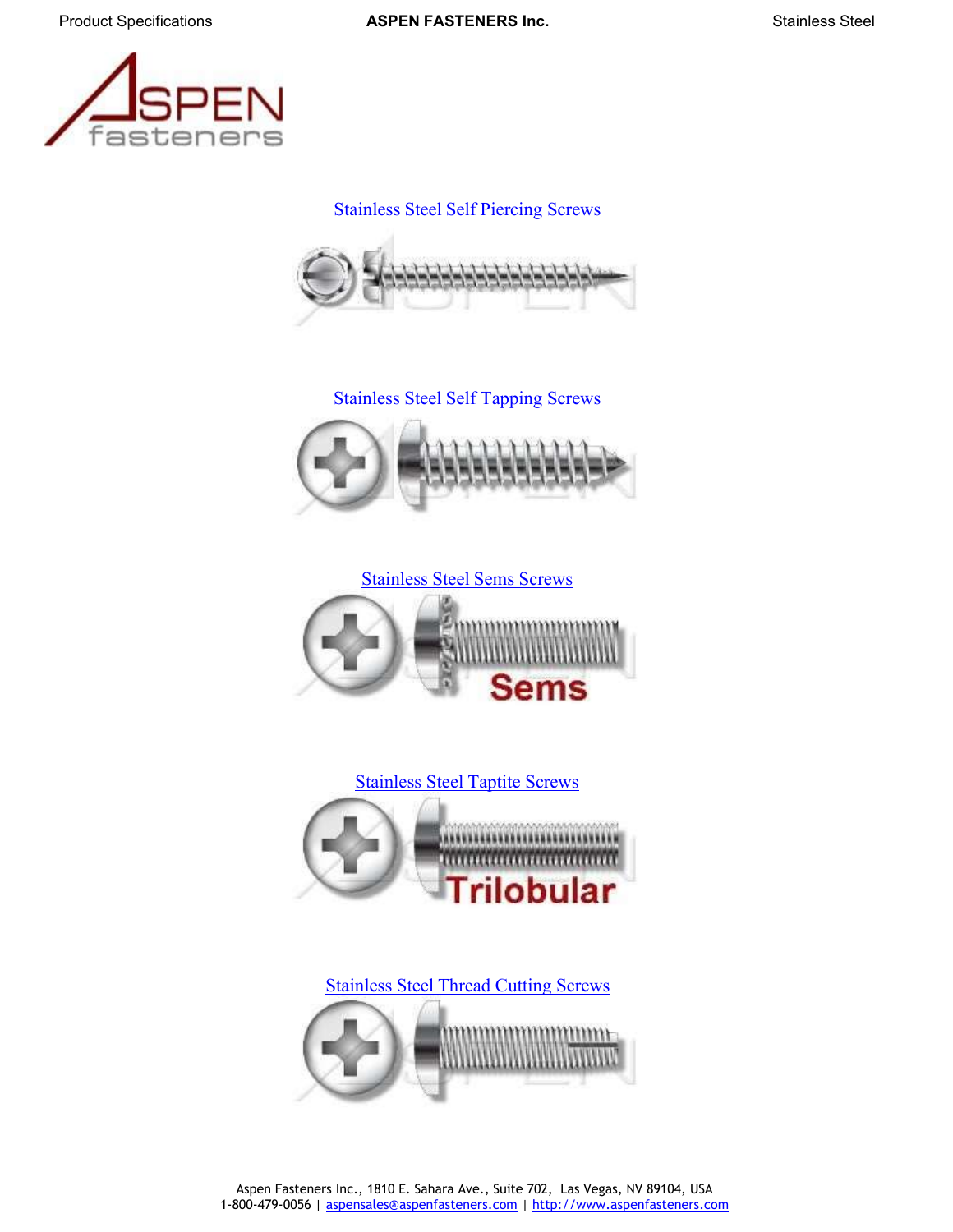







[Stainless](https://www.aspenfasteners.com/screws/lag-and-wood-screws/?_bc_fsnf=1&facet_category=Wood%20Screws&facet_material=Stainless%20Steel) Steel Wood Screws



**Inch and Metric Stainless Steel Washers:**

Stainless Steel [Countersunk](https://www.aspenfasteners.com/washers-and-rings/finishing-washers/?_bc_fsnf=1&facet_material=Stainless%20Steel) Finishing Washers